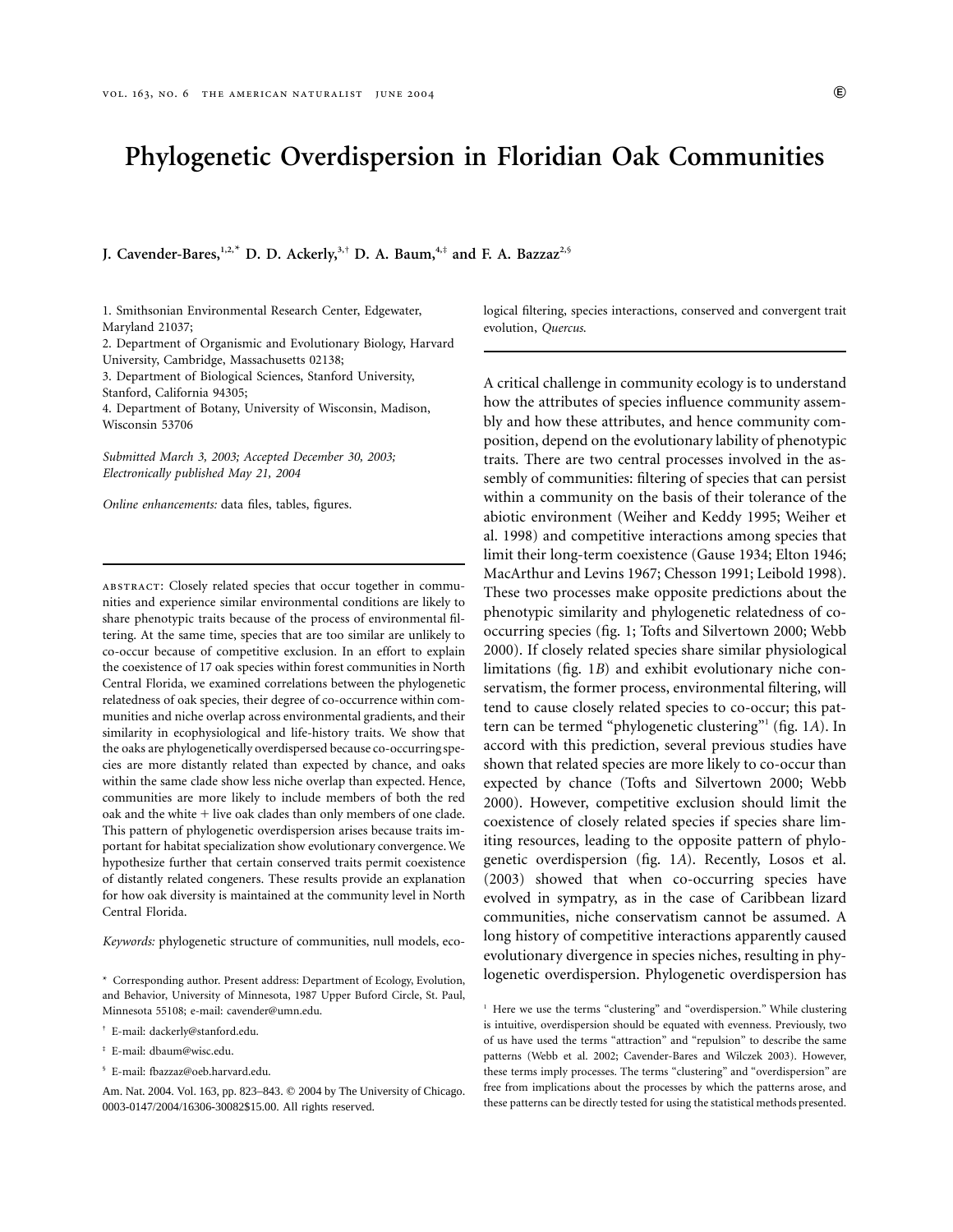

**Figure 1:** *A*, Phylogenetic structure of communities or niches can show patterns of clustering (*left*) at one end of the spectrum or overdispersion (*right*) at the other end of the spectrum. *B*, Evolution of species traits may show patterns of conservatism (*left*) or convergence (*right*). The interaction of phenotypes of sympatric species (competition) and the environmental tolerances of phenotypes (filtering) determine the phenotypic structure of communities. *C*, Environmental filtering can cause trait values of species within communities to be more similar than expected (phenotypic clustering; *left*). Competitive interactions may cause traits of species to be more different than expected (phenotypic overdispersion; *right*). Metrics to test for these patterns are presented in the study.

yet to be demonstrated using phylogenetic analysis in plant communities.

In natural communities, both environmental filtering and competitive interactions are occurring (Ackerly 2003); hence, as characters evolve along phylogenetic lineages, some may confer increased environmental tolerance (filtering), while others may reduce competition among species. The combination of species traits and their evolutionary lability produces the phylogenetic structure that is observed within communities (fig. 1; Webb et al. 2002).

The diverse oak forests of North Central Florida, which are dominated by multiple species of a single genus, present a challenge to the principle of competitive exclusion and provide an important system in which to examine the mechanisms that may give rise to phylogenetic structure within communities and promote species coexistence. The high diversity of oak species in Florida can be explained, in part, by habitat differentiation at the landscape level, with species occurring in three major community types (hammock, sandhill, and scrub) differentiated by contrasting fire regimes and/or soil moisture and soil fertility regimes (Cavender-Bares et al., in press). However, at small spatial scales, up to six species of oaks (median of three) still occur within a single 0.10-ha plot (see fig. A1 in the online edition of the *American Naturalist*). It has previously been observed that co-occurring oaks are more likely to be from different sections of the genus than from the same section (Whittaker 1969; Mohler 1990). Here we examine the phylogenetic structure of oak communities in North Central Florida, where 17 species of oaks co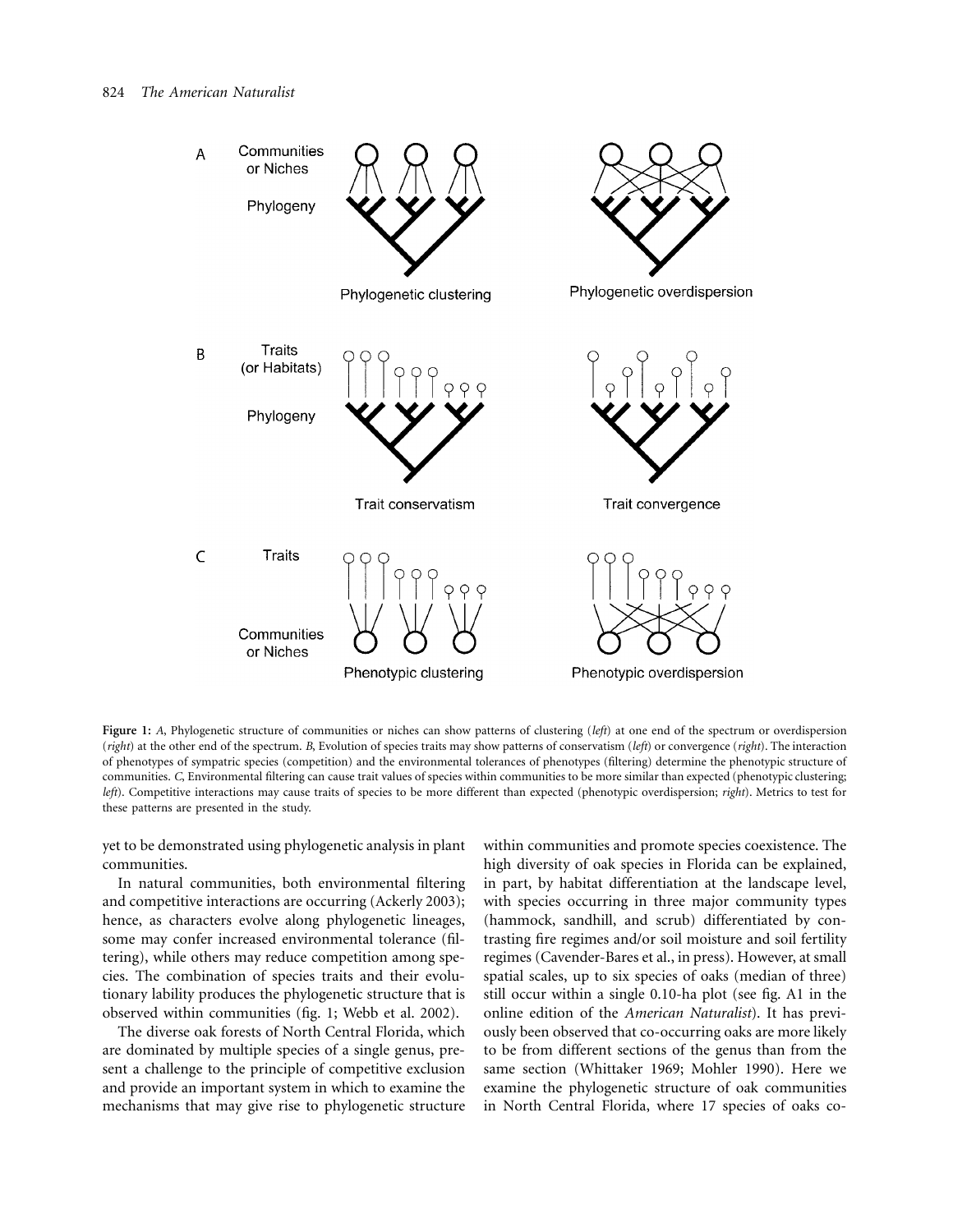occur, to test the hypothesis that co-occurring oak species are more distantly related than expected (phylogenetic overdispersion; fig. 1*A*) because of factors limiting the coexistence of closely related species. We then examine the evolutionary lability of species functional traits (fig. 1*B*) and test whether the similarity of individual traits is related to species co-occurrence within communities (fig. 1*C*). This provides us with a framework for explaining the phylogenetic structure of oak forests (fig. 2). If conserved traits are clustered within communities and these traits are adaptively linked to environmental conditions in those communities, this would explain a pattern of phylogenetic clustering (fig. 2). In contrast, if convergent traits are clustered (again because of environmental filtering) and/or conserved traits are overdispersed (because of species interactions), this would explain the hypothesized pattern of phylogenetic overdispersion (fig. 2). Where individual functional traits show opposing patterns, we can begin to hone in on the precise mechanisms by which phylogenetic structure arises within communities and ultimately to understand how diversity is maintained within them.

In this study, we combine four different kinds of data (phylogenetic, spatial, phenotypic, and environmental) and develop a series of metrics for examining the phylogenetic and phenotypic structure of community assemblages, outlined in figure 1. We also examine the phylogenetic structure of communities at various phylogenetic scales, since clustering or overdispersion may occur at any scale (Silvertown et al. 2001). Null models assuming random spatial distributions (with constraints) or randomized

phylogenetic relationships between species are used to examine the departure of observed from expected patterns.

# **Methods**

# *Phylogenetic Analysis*

The phylogeny of *Quercus*, with  $>400$  species, is complex and has been studied in considerable detail (Nixon and Crepet 1989; Manos et al. 1999, 2001; Manos and Stanford 2001). For this study, it was necessary to estimate the phylogenetic relationships among the 17 Floridian oak species occurring in our study system. We sequenced the internal transcribed spacers (ITS) and 5.8S coding sequence of nuclear ribosomal DNA (Coleman and Mai 1997) and estimated the phylogeny using maximum parsimony and maximum likelihood.

Voucher specimens for the 17 Florida oak species, including Universal Transverse Mercator coordinates for source tree locations, are held at the Harvard University Herbaria. Identification of species was based on the classification of Kurz and Godfrey (1962) and Nixon et al. (1997). Genomic DNA was isolated from fresh leaf material for each species and extracted using the DNeasy Plant Mini Kit (QIAGEN, Valencia, Calif.). The ITS region was amplified using polymerase chain reactions with flanking primers ITS.LEU and ITS.4 plus internal primers ITS.2 and ITS.3B (Baum et al. 1994). The cleaned, quantified products were sequenced using the ABI Prism Big Dye Terminator Cycle Sequencing Reaction Kit (PE Applied Biosystems, Foster City, Calif.) and then run on an ABI



# Trait similarity within communities

**Figure 2:** Two ecological forces give rise to opposite expectations about the similarity of traits within communities. If environmental filtering dominates, co-occurring species sharing the same abiotic environment should be more similar than expected (clustering of traits). If competitive interactions dominate, co-occurring species should be phenotypically less similar than expected (overdispersion of traits). Which ecological force can be invoked to explain a given phylogenetic structure depends on whether trait evolution is conserved or convergent. In order for a community to show phylogenetic overdispersion, competitive interactions must cause the overdispersion of conserved traits or environmental filtering must cause the clustering of convergent traits (or both). Figure adapted from Webb et al. (2002).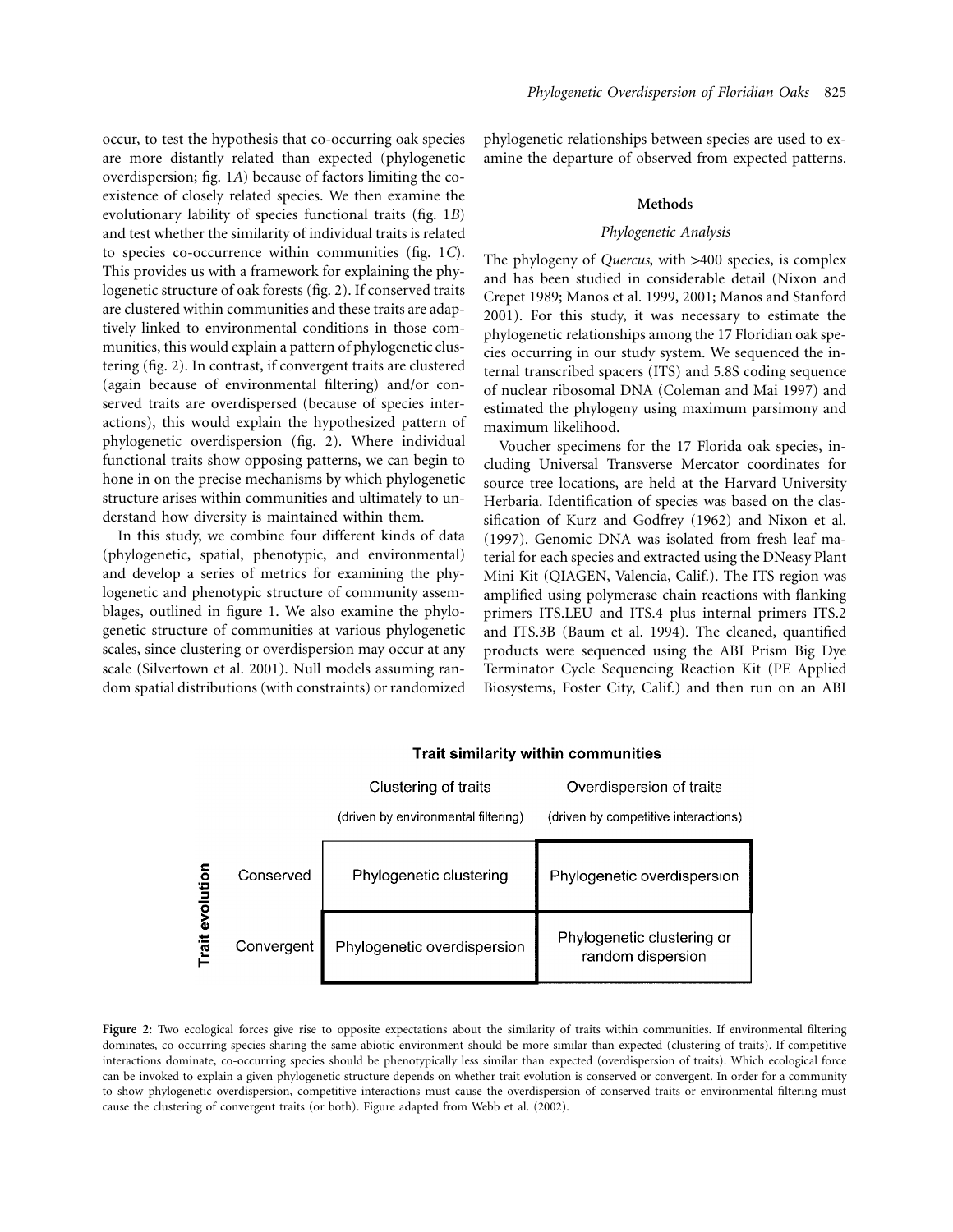Model 377 automated DNA sequencer using Long Ranger gels (FMC Bioproducts, Rockland, Maine). Contigs were assembled using Sequencher version 3.0 (Gene Codes, Ann Arbor, Mich.). The sequencing strategy allowed the entire region to be sequenced in both directions except for close to the priming sites. In addition to the 17 individuals analyzed here, we sequenced two to four additional representatives of these species as a check for problems of hybridization or cryptic variation. These additional accessions showed little relevant intraspecific variation in ITS, and species monophyly was not strongly contradicted (data not shown), except for one individual of *Quercus virginiana* and two of *Q. geminata* for which a second class of ITS sequences was found. These sequences fell in an anomalous position in preliminary phylogenetic analyses (based on information from Manos et al. 1999) and could represent sequences acquired through introgression (Whittemore and Schaal 1991) or ITS pseudogenes (Buckler et al. 1997). These anomalous sequences were not analyzed further. We used the original single sequence obtained for each species to obtain a phylogenetic estimate with branch lengths to be used for comparative analyses. GenBank accession numbers for these sequences are AY456162–AY456178. Species, authorities, herbarium voucher numbers, and GenBank accession numbers are listed for each species in data file 1 (available for download in the online edition of the *American Naturalist*).

Phylogenetic analysis was conducted using PAUP 4.0b7 (Swofford 2001). After alignment, we conducted parsimony analysis of the 17 species of interest and found four most parsimonious trees using 100 replicates of random taxon addition with tree bisection reconnection (TBR) branch swapping. To evaluate internal support for the resultant topology, we analyzed 100 bootstrap replicates using simple addition sequence TBR searches and obtained bootstrap proportions for each clade. To determine the correct rooting of Floridian taxa and to see whether there was an effect of the addition of further taxa, we also analyzed a 37-taxon matrix that included 20 published oak sequences (data file 2, available for download in the online edition of the *American Naturalist*). An initial search was conducted using 100 replicates of random taxon addition with TBR branch swapping but keeping no more than 10 trees per replicate. We found that this search accurately represented the phylogenetic structure in the pool of most parsimonious trees by conducting a second search with the same settings but constrained to consider only trees that were incompatible with the strict consensus from the previous search (Catalan et al. 1997).

#### *Branch Length Estimation*

Branch lengths were calculated on all four most parsimonious trees using two different models of evolution

(Swofford 2001): HKY, maximum likelihood estimation of branch lengths based on the HKY85 model of evolution with gamma-distributed rate heterogeneity among sites (transition-transversion rate and gamma shape parameter estimated from the data), and  $HKY + clock$ , which is similar to HKY except with a molecular clock enforced and the tree rooted between the red oaks and the remaining taxa as suggested by the 37-taxon analysis and by Manos et al. (1999). Sites with missing or ambiguous data were deleted. Likelihood ratio tests (Huelsenbeck and Rannala 1997) show that the clock model could not be rejected; we therefore used  $HKY + clock$  branch lengths in subsequent analyses.

# *Field Sampling for Spatial and Environmental Data Collection*

Distributions of plant species in North Central Florida, including the oaks that dominate the forest communities, are strongly influenced by three environmental factors: soil moisture, soil fertility, and fire regimes (Monk 1968; Whittaker 1969; Ewel 1990; Mohler 1990; Myers and Ewel 1990; Jackson et al. 1999). These three factors are correlated with each other, and three primary community types are recognized in the landscape: sandhill, hammock, and scrub. Sandhill communities are xeric, open woodlands with deep, sandy soil. Fire frequency is high (1–15 yr) but severity is low, rarely extending into the crowns of trees. Scrub communities are characterized as dense thickets, with xeric sandy soils and infrequent fires (on the order of every 50 yr) of high severity that tend to destroy the aboveground biomass. Hammock communities include mesic or hydric temperate hardwood forests with richer soils and low frequency fires of low or unpredictable severity (Kurz 1942; Kurz and Godfrey 1962; Ewel 1990; Myers 1990; Platt and Schwartz 1990). Community affiliations for species are as follows: sandhill: *Q. incana*, *Q. margaretta*, *Q. laevis*, and *Q. falcata*; hammock: *Q. virginiana*, *Q. austrina*, *Q. stellata*, *Q. nigra*, *Q. hemispherica*, *Q. laurifolia*, *Q. shumardii*, and *Q. michauxii*; scrub: *Q. myrtifolia*, *Q. chapmanii*, *Q. geminata*, *Q. pumila*, and *Q. minima* (Kurz and Godfrey 1962; Cavender-Bares et al., in press).

For this study, quantitative data on vegetation and soil variables were collected from randomly established 0.10 ha ( $20 \times 50$  m) plots in three state preserves in northern central Florida. The preserves included San Felasco Hammock State Preserve, a 2,803-ha park in Alachua County; Ichetucknee Spring State Park, a 921-ha park bridging Columbia and Suwanee counties and bisected by the Ichetucknee river; and Manatee Springs State Park, a 960-ha park abutting the Suwanee river in Levy county. These parks represent natural areas with minimal recent distur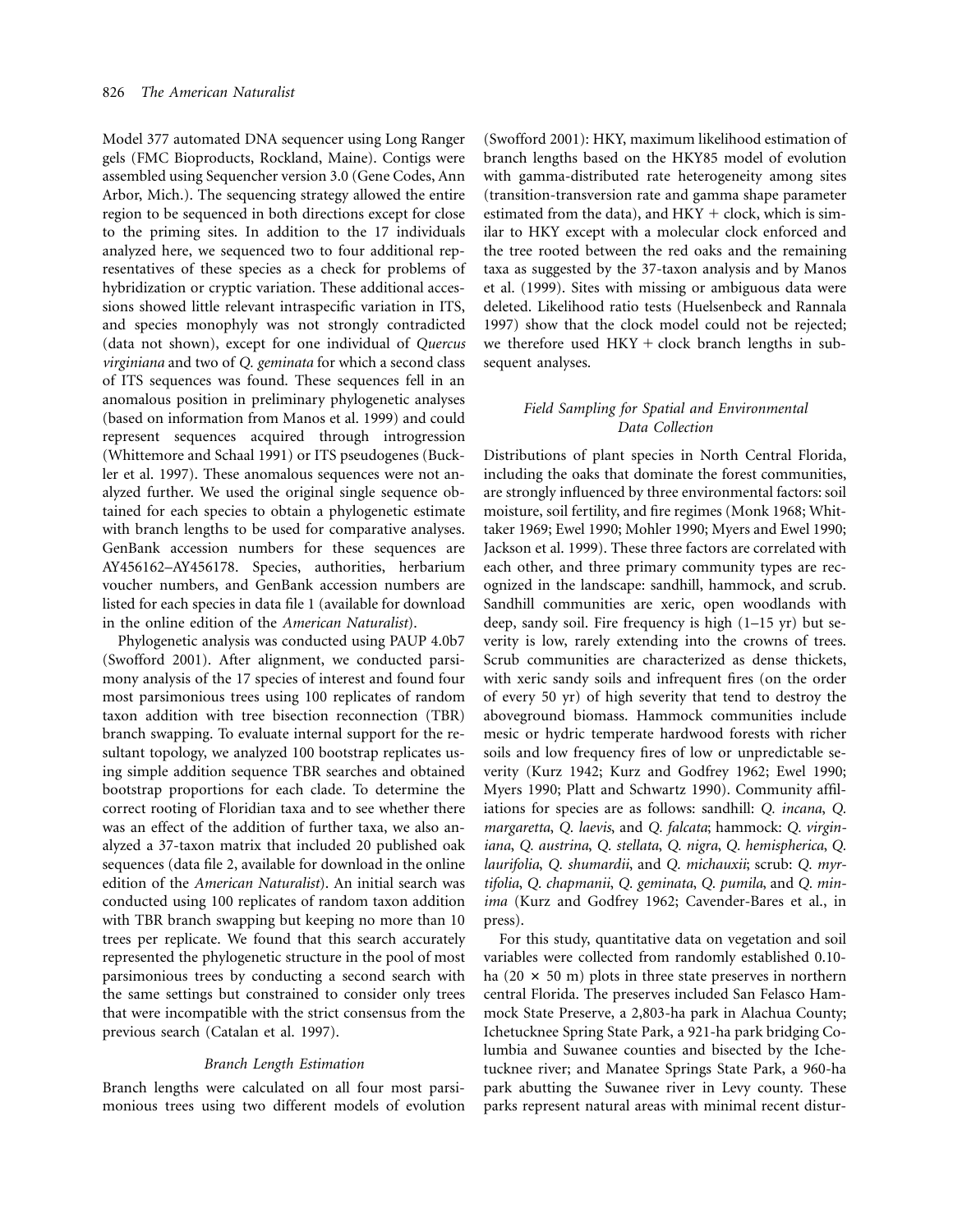bance, including large areas undeveloped by European settlers. The natural fire regime was suppressed within the last 50 yr, although a controlled fire regime has been imposed in the last 20 yr. Random plots were established in each park for a total of 74 plots. Plots were excluded from road edges and the northern region of San Felasco, which had experienced fairly recent agricultural and logging disturbances. Within each plot, the diameter at breast height (dbh) of each oak tree more than 1.3 m in height was measured for calculation of basal area. The presence/absence of oaks and other woody species was also recorded for each of the plots. Median oak diversity at the plot level was three, with a range from one to six species (fig. A1). Within four subplots of each plot, soil samples to 10-cm depth were analyzed for organic matter content, calcium content, pH, exchangeable nitrate and ammonium, labile phosphorus, potassium, and magnesium at the soil testing laboratory at the University of Florida. Soil moisture to 1-m depth was repeatedly measured using time domain reflectometry in four subplots of each plot over a 14-mo period during both wet and dry cycles, as described in Cavender-Bares and Holbrook (2001). Species habitat preferences for soil factors were determined from species distributions across the three state preserves using mean values of soil moisture (averaged for each plot over the 14-mo period) and soil fertility, weighted by basal area of species within plots (Jongman et al. 1995).

# *Measurements of Traits*

A suite of functional traits was measured on mature trees across the range of their distributions in the field, primarily at San Felasco Hammock State Preserve, or on seedlings grown under common conditions in glasshouse facilities at Harvard University. Traits examined included leaf life span (d), xylem embolism due to freezing (percent loss of hydraulic conductivity after freezing), wood density (g cm-3 ), vessel diameters of first- and second-year wood of sunlit branches  $(\mu m)$ , hydraulically weighted vessel diameters (which takes into account the distribution of different vessel diameters and their contribution to xylem transport; Sperry et al. 1994), sapling outer bark thickness (cm), asymptotic height (m), radial growth rate (mm  $\text{yr}^{-1}$ ), rhizome resprouting potential (an index based on the ability to spread clonally and resprout from underground rhizomes and roots), native embolism (percent loss of hydraulic conductivity during a seasonal drought in July 1999), maximum hydraulic conductivity ( $kg H<sub>2</sub>O$  m MPa s -1 ), whole shoot transpiration normalized by sapwood area (mmol  $H_2O$  m<sup>-2</sup> s<sup>-1</sup>), and acorn maturation time (yr). Traits measured on seedlings included relative growth rate (g  $g^{-1}$  d<sup>-1</sup>), absolute growth rate (g  $yr^{-1}$ ), and whole canopy transpiration rate (mmol  $H_2O s^{-1}$  plant<sup>-1</sup>). Gas

exchange measurements were carried out with a licor 6400 (Licor, Lincoln, Nebr.) on sunlit leaves under saturating light conditions  $(2,000 \mu \text{mol})$  using an LED attachment. Hydraulic conductance was measured using the Sperry method (1988). Methods for measuring vessel diameters and embolism due to freezing are explained in Cavender-Bares and Holbrook (2001).

Asymptotic tree height, a measure of average maximal height, was estimated by measuring height and dbh of 50– 100 individuals of all sizes for each species and fitting an exponential function to the data as described by Thomas and Bazzaz (1999). Rhizome resprouting potential was determined by a rank assigned to each species on the basis of seedling experiments, observations in the field, and published sources (Webber 1935; Kurz and Godfrey 1962; Burns and Honkala 1990; Guerin 1993; Menges and Kohfeldt 1995; Nixon et al. 1997; Greenberg and Simons 1999) according to the following criteria: no resprouting from rhizomes or roots; resprouting from rhizomes possible but rare; occasional vegetative reproduction from rhizomes and clonal spreading in small patches; considerable sprouting from roots and underground runners almost always present, including clonal spreading and dome formation. Sapling outer bark thickness was measured adapting methods described by Adams and Jackson (1995) and Jackson et al. (1999). Data for five species (*Q. stellata*, *Q. virginiana*, *Q. laurifolia*, *Q. shumardii*, and *Q. michauxii*) were taken from Jackson et al. (1999). Acorn maturation times (number of years for the acorns to develop to maturity) are from Nixon et al. (1997).

Measurement of all other leaf level and whole plant traits examined in this study were carried out on six to 10 mature trees of each species on stems or leaves of sunlit branches in order to control for light level. Tree canopies were accessed using an aerial lift or scaffolding towers. Leaf life span was calculated from leaf birth and death dates monitored monthly over 2 yr on three branches per tree using the primary cohort of leaves that emerges in spring. Radial growth increment, a measure of absolute growth rate, was calculated from tree ring widths from tree cores of mature trees. We restricted measurements of tree ring widths to the previous 10 yr of growth to ensure that measurements were made only for years when the canopies were exposed.

Seedling traits were measured on a subset of nine species, including *Q. falcata*, *Q. geminata*, *Q. hemispherica*, *Q. laevis*, *Q. margaretta*, *Q. michauxii*, *Q. myrtifolia*, *Q. nigra*, and *Q. virginiana*, grown under common conditions in a glasshouse at Harvard University. Seeds were collected in Florida in the fall of 1997, germinated in trays the following spring, and transplanted to pots in a mixture of sand, peat, and vermiculite in the fall of 1998. Transplanted seedlings, approximately 25 plants per species, were given 18 g of slow-release fertilizer. Gas exchange measurements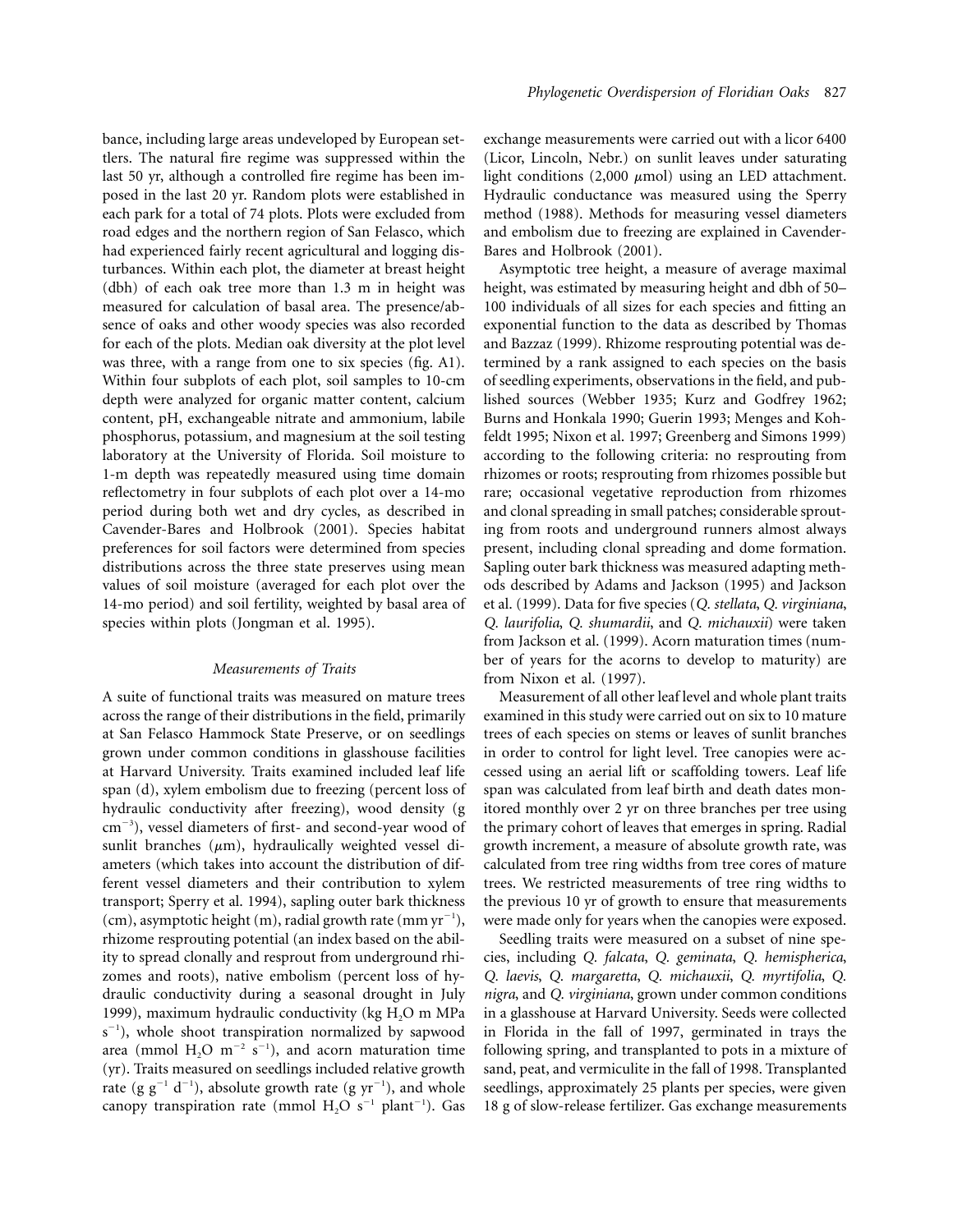were carried out the following summer. Absolute growth rate was determined by dry biomass after one complete year following transplanting from germination trays to pots. Relative growth rate (RGR) was calculated as follows:

$$
RGR = \frac{\log_e(M_{\text{final}}) - \log_e(M_{\text{initial}})}{T_{\text{final}} - T_{\text{initial}}},
$$
 (1)

where  $M_{\text{final}}$  and  $M_{\text{initial}}$  are dry biomass at the time of harvest  $(T<sub>final</sub>)$  and the time of transplanting  $(T<sub>initial</sub>)$  from germination trays into pots (Hunt 1982). The  $M<sub>initial</sub>$  was determined from allometric equations determined from measurements of leaf size, leaf number, stem diameter, and plant height from at least 30 additional seedlings per species that were harvested, dried, and weighed (data file 3, available for download in the online edition of the *American Naturalist*). Seedling whole plant transpiration rates were calculated by multiplying mean maximum transpiration rates per species by the average leaf surface area per species.

#### *Tests for Environmental Filtering*

One method for examining environmental filtering is to determine whether there are correlations between species traits and their environments (e.g., Ackerly et al. 2002). The use of independent contrasts (Felsenstein 1985; Garland et al. 1991; Ackerly 1999) tests for correlated evolution in traits with respect to aspects of their habitats. We calculated independent contrasts to determine whether functional traits showed correlated evolution with habitat preferences, including soil moisture, soil fertility, and fire regime. Contrasts were standardized by branch lengths (Garland et al. 1992). The use of different branch length estimations did not change the correlations in any meaningful way, and for brevity, only contrast correlations using  $HKY + clock branch lengths are presented. Soil fertility is$ reported as exchangeable nitrate  $N +$  ammonium N (mg kg-1 ); this measure is highly correlated with other soil fertility factors (Cavender-Bares et al., in press). Fire regime is given in two ways. First, we report the fire regime in terms of a ranked index of fire return interval for individual species provided by Jackson et al. (1999), which does not include the five scrub species (listed previously). The ranking is as follows in order of increasing fire return interval (decreasing fire frequency): (1) *Q. incana*, *Q. laevis*, *Q. margaretta*; (2) *Q. falcata*, *Q. stellata*; (3) *Q. austrina*, *Q. hemispherica*; (4) *Q. shumardii*; and (5) *Q. laurifolia*, *Q. michauxii*, *Q. nigra*, *Q. virginiana*. Second, there are three broadly defined fire regimes that occur in oakdominated forests that follow a gradient of fire severity and correspond to the three community types described

previously: first, low or unpredictable severity and very low frequency fires (100–1,000 yr) that occur in hammock areas of high soil moisture and rapid decomposition; second, intermediate severity and high frequency fires (every 1–15 yr) that rarely extend into the crown and occur in xeric sandhill regions (these are ignited by frequent lightning and facilitated by long leaf pine [*Pinus palustris*] and understory grasses promoted by an open canopy); and third, high severity fires that occur with predictable frequency (on the order of every 50 yr) but destroy the aboveground biomass, facilitated by fire resistance of the vegetation in scrub communities until fuel build-up is high. Independent contrast calculations were performed using the CACTUS computer program (Schwilk 1999) and were tested over four tree topologies.

#### *Tests for Phylogenetic Overdispersion*

*Co-occurrence within Communities.* To test for phylogenetic overdispersion in communities, we determined whether there was a significant correlation between the phylogenetic distance of pairs of taxa and their degree of cooccurrence within plots. The phylogenetic distance is the sum of the estimated lengths of all intervening branches between two species on the phylogeny. Pairwise values of co-occurrence were calculated using a co-occurrence index (CI) based on proportional similarity (Schoener 1970):  $\text{Cl}_{ih} = 1 - 0.5 \times \sum |p_{ij} - p_{hj}|$ , where  $\text{Cl}_{ih}$  is the cooccurrence of species *i* and *h* and  $p_{ij}$  is the proportion of total basal area or the proportion of occurrences of the *i*th species in the *j*th plot. The correlation coefficient obtained from the test was compared with three null models (see below).

*Niche Overlap.* A similar test was done to examine the phylogenetic relationships of species in relation to their field distribution along a soil moisture gradient. We correlated pairwise values of niche overlap with phylogenetic distance and compared the correlation coefficient with an expected value determined from the three null models. The niche structure of these 17 oak species was examined by using soil moisture as the primary niche axis. Niche overlap was computed for seven soil moisture levels, each spanning a change of 5% soil moisture, on the basis of Pianka's species overlap index (Pianka 1973) using basal area as the raw data matrix according to the following equation:

$$
O_{jk} = O_{kj} = \frac{\sum_{i}^{n} E_{ij} E_{ik}}{\sqrt{\sum_{i}^{n} (E_{ij}^{2}) \sum_{i}^{n} (E_{ik}^{2})}},
$$

where  $O_{ik}$  is the overlap of species *j* on species *k*, *i* is the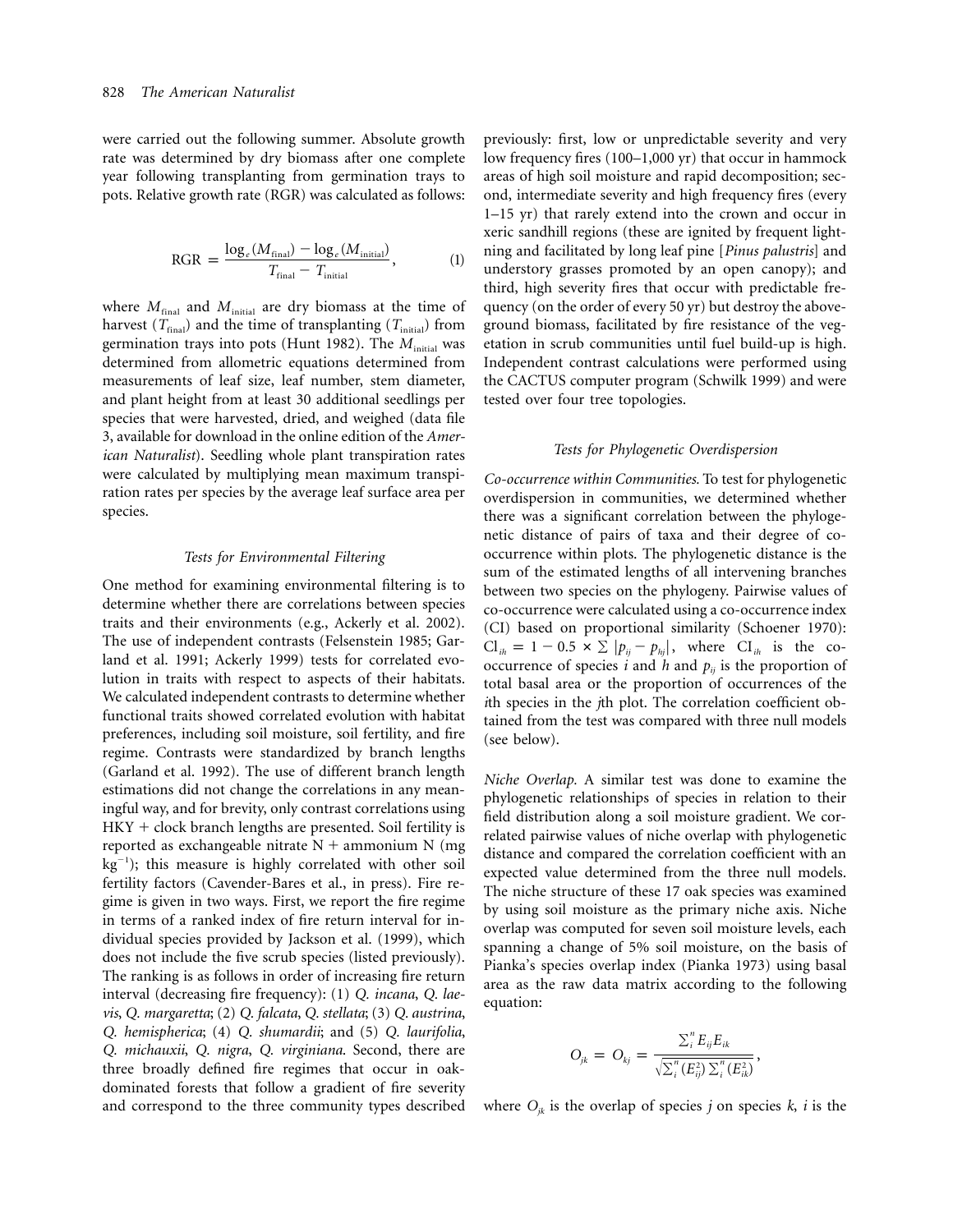soil moisture level, *n* is the number of levels ( $n = 7$ ), and  $E_{ii}$  is the proportion of basal area or occurrences of species *j* in level *i* divided by the number of plots that fall within level *i*. Soil moisture levels were assigned the following ranges: <7%, 7%-12%, 12%-17%, 17%-22%, 22%-27%,  $27\% - 32\%$ , and  $> 32\%$ . Bin width and number can influence the outcome of such analyses. We chose the minimum number of bins that gave good resolution of species niche structure but minimized the number of empty bins. A sensitivity analysis showed that the analyses were robust to changes in bin width and that increasing the number of bins up to 15 did not change the results. Whether the first and last bins were open-ended or not did not influence the results. Basal area was standardized so that it summed to 1 for each taxon across all niche bins.

*Null Models.* For null model 1, species were randomized 1,000 times across the phylogeny using a program written in Visual Basic (available on request) to shuffle the phylogenetic distance scores. In null models 2 and 3, phylogenetic distances were kept fixed, but the spatial distribution or niche structure of species was randomized. In null model 2, the basal area of each species across plots was randomized by reshuffling raw data values across plots but constraining the total basal area per species. Null model 3 used presence/absence data instead of basal area and constrained both total occurrences per species as well as total number of species per plot. The null model for the presence/absence data may be the most realistic biologically because it constrains both species abundances and plot diversity levels (Gotelli and Graves 1996). However, presence/absence data provide a lower degree of resolution for the distributions of species than basal area because differences in relative abundance within plots are not considered. A null model that constrains total basal area per species and plot would probably be impossible to construct and was not attempted in this study.

Distribution data were randomized using the knights tour algorithm (Gotelli and Entsminger 2001*b*) using a program written in Visual Basic or by the sequential swap method in the null model software EcoSim (Gotelli and Entsminger 2001*a*). In the latter case, randomized matrices were saved and read by a program written in Visual Basic that calculated co-occurrence values from the randomized data as well as a correlation coefficient for the relationship between co-occurrence and trait differences. There were no differences in the results using these two distribution randomization methods, but the randomization procedure was significantly faster using EcoSim. For all of the null models, 1,000 simulation matrices were generated to determine an underlying distribution against which to compare the observed results.

*Co-occurrence and Niche Overlap at Different Phylogenetic Scales*

Co-occurrence and niche overlap were calculated at different phylogenetic levels of resolution by comparing taxon pairs at all nodes on the basis of the phylogenetic relationships shown in figure 3. In the first set of analyses, we calculated co-occurrence and niche overlaps of sister species and then cumulated abundances of taxa in successively larger clades at higher phylogenetic levels, adapting methods described by Silvertown et al. (2001). Cooccurrence and niche overlap were computed for taxon pairs at each node. The highest level was a test between the red oak clade and the white  $+$  live oak clade. Relative basal area data was used as the raw data matrix, and values for higher taxa were calculated by summing the relative basal area of each species in the clade within each plot and dividing by the number of species in the clade. Niche overlap or co-occurrence of these taxa was then calculated as previously described. In the second set of analyses, cooccurrence and niche overlap were computed for all pairwise combinations of species within increasingly inclusive clades. Species pairwise co-occurrence and niche overlap values were then averaged for each clade and compared with null model 2. This second test allowed us to isolate the clades within which species showed evidence for lower than expected co-occurrence at the plot level or niche partitioning along a soil moisture gradient.

# *Convergence and Conservatism of Traits and Habitat Preferences*

The convergence or conservatism of traits can be tested by correlations between trait differences and phylogenetic distance between species (Legendre et al. 1994; Böhning-Gaese and Oberrath 1999; Cavender-Bares and Wilczek 2003); for related methods, see Ackerly and Donoghue (1998), Burt (2001), and Blomberg and Garland (2002). We correlated pairwise trait differences with phylogenetic distances and compared the correlation coefficient to the distribution of correlation coefficients from a null model generated by randomizing the species across the phylogeny 1,000 times in order to shuffle the phylogenetic distance scores (null model 1). Using a two-tailed test, we find that a positive correlation, relative to the null model, indicates trait conservatism; a negative correlation indicates trait convergence. Because convergent traits will be dissimilar in both closely related pairs and some distantly related pairs, the magnitude of negative correlations is constrained, and the null model is essential to evaluate significance. In general, it should be noted that the accuracy of measures of conservatism depends on the completeness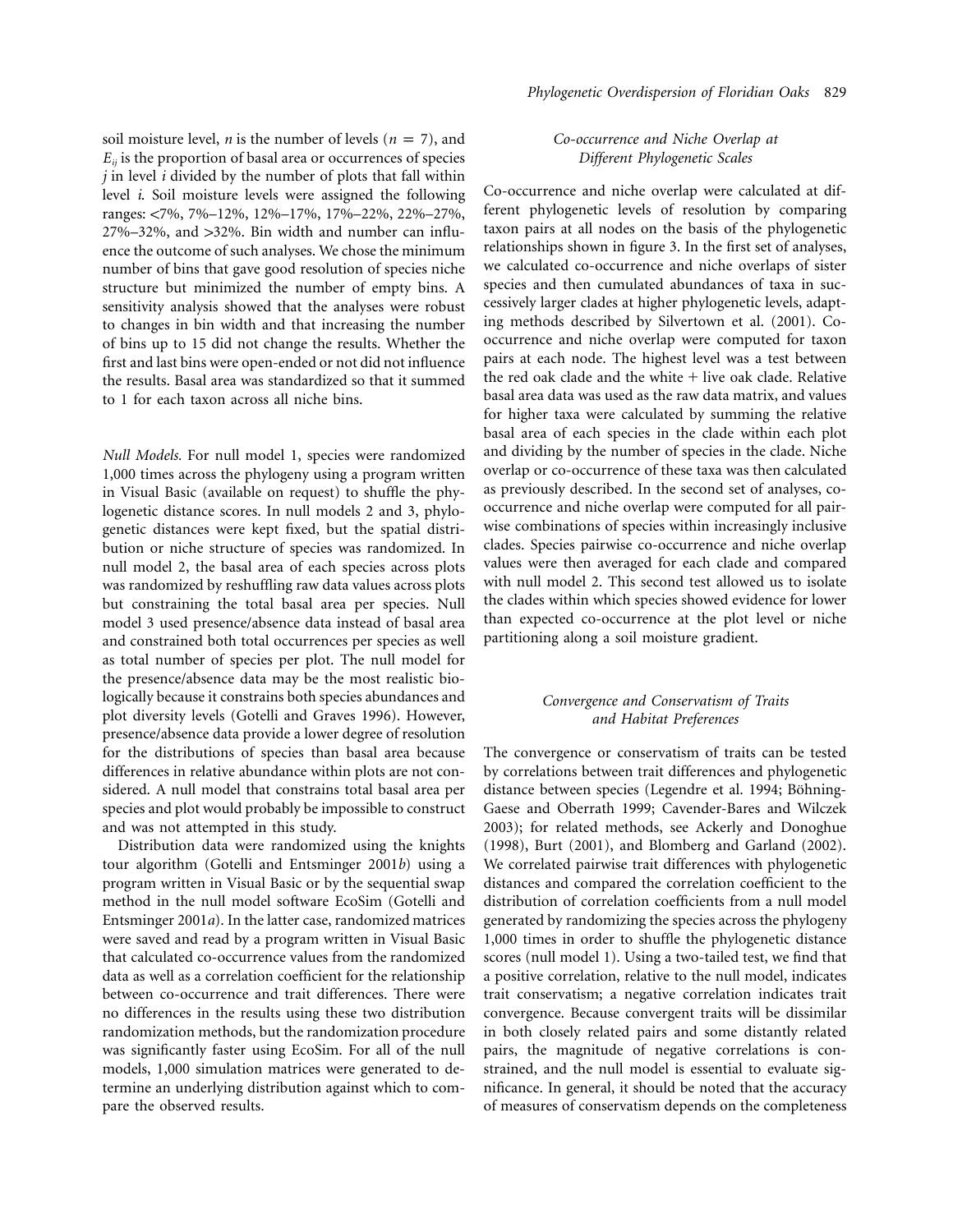

Mean soil moisture Vol. H<sub>2</sub>O [Vol. soil]-1

| $< 7 \%$   |
|------------|
| 7 - 12 %   |
| 12 - 17 %  |
| 17 - 22 %  |
| $22 - 27%$ |
| 27 - 32 %  |
| $>32\%$    |

**Figure 3:** Phylogenetic relationships of 17 species of sympatric oaks in northern central Florida (one of four most parsimonious trees). Bootstrap values above 50% are given above branches, and branch lengths (HKY + clock) are given below branches. Asterisks indicate the branches that are not in agreement among the four tree topologies. Mean soil moisture values of species' habitat preferences are indicated by shaded boxes representing seven soil moisture bins. Dark shades indicate wet habitats, while light shades indicate dry habitats. Within both the red oak and white + live oak clades, species occupy wet, dry, and mesic habitats. None of the species have mean soil moisture preferences in the wettest soil moisture bin.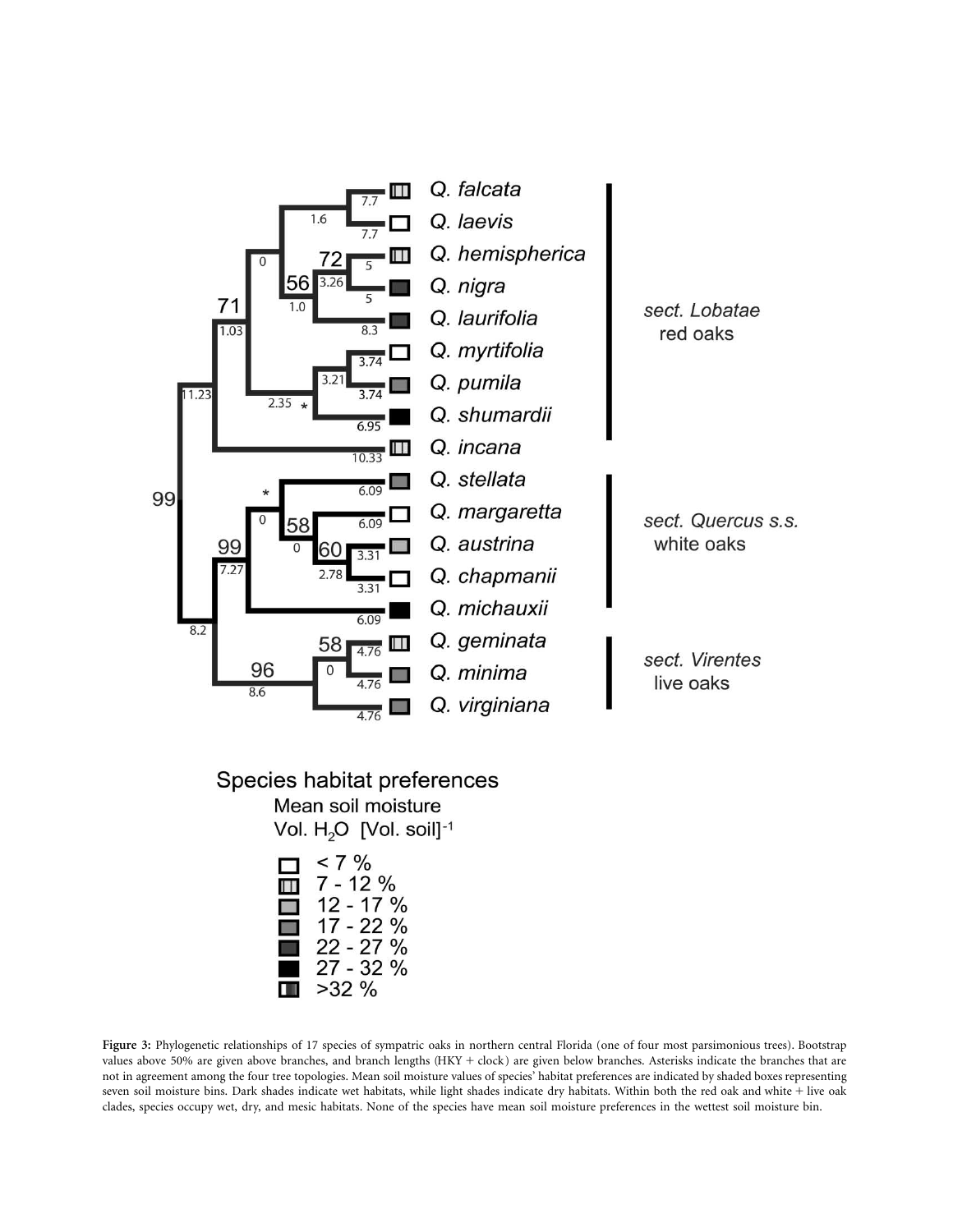of the phylogeny, since missing taxa could cause biases (Webb et al. 2002).

A similar analysis was done to test for habitat convergence. On the basis of a priori observations that oaks from different taxonomic groups often show convergence in their habitats (Whittaker 1969; Cody and Mooney 1978; Mohler 1990; Jackson et al. 1999), we used a one-tailed test to determine whether habitat preferences of oak species showed a more negative correlation with phylogenetic distance (indicating convergence) than expected.

## *Phenotypic Clustering and Overdispersion*

Traits important for environmental filtering are likely to be similar among co-occurring species and species with high niche overlaps (Webb et al. 2002). Pairwise trait differences between species were correlated with pairwise cooccurrence and niche overlap scores to determine whether there was evidence for phenotypic clustering or overdispersion. Phenotypic clustering would be indicated by a trait for which there was a significant negative correlation between the pairwise trait differences and co-occurrence or niche overlap (i.e., co-occurring species have a high degree of phenotypic similarity; Cavender-Bares and Wilczek 2003). Phenotypic overdispersion would be indicated by a positive correlation between trait differences and cooccurrence or niche overlap. Traits that show significant overdispersion within communities may contribute to competitive exclusion among species with similar trait values. Significance levels were determined by comparing the observed correlation coefficients for trait differences versus co-occurrence or versus niche overlap to the distribution of correlation coefficients generated using null model 1.

### **Results**

## *Phylogenetic Analysis*

Four most parsimonious trees were found (fig. 3). These topologies are consistent with previously published phylogenies of oaks (see fig. A2 in the online edition of the *American Naturalist*; Manos et al. 1999, 2001; Manos and Stanford 2001). Analysis of multiple accessions from individual species (not shown) showed little evidence of reticulation among distantly related species in these Florida communities, in contrast to previous studies of oaks (Whittemore and Schaal 1991; Dumolin-Lapegue et al. 1999) but consistent with a recent study of European oaks (Muir et al. 2000). Our results are consistent with the hypothesis that interspecific gene flow is reduced in Florida, where the growing season is long enough for species to flower at different times (Nixon et al. 1997).

# *Habitat Convergence*

We found that Floridian oak species show a tendency toward evolutionary convergence in habitat preferences, illustrated by the negative relationship (relative to the expected *r* value) between critical habitat features, including soil fertility and fire regime, and phylogenetic distance. In particular, there was a significant negative correlation between species differences in soil moisture preference and phylogenetic distance (table 1). Thus, distantly related species share more similar soil moisture preferences, and closely related species share more contrasting preferences than expected by chance. This can be visualized by the color coding of mean soil moisture values of species habitats on the phylogeny in figure 3. Closely related species often show contrasting soil moisture preferences, and both  $red$  and white  $+$  live oak clades include species from xeric, mesic, and hydric habitats.

# *Phylogenetic Structure of Communities and Species Distributions across a Soil Moisture Gradient*

*Co-occurrence and Niche Overlap versus Phylogenetic Distance.* We found that co-occurrence, calculated from basal area of oaks within plots, was more positively correlated with phylogenetic distance than expected (fig. 4;  $P =$ .026–.047; null model 1). This result was robust to tree topology (table 2) and branch length calculation method (not shown). The relationship was also significant if the basal area matrix was randomized (null model 2; not shown) rather than the phylogeny. This positive relationship indicates that closely related species seldom co-occur, whereas phylogenetically distant species have a higher probability of co-occurring. Such a pattern is evidence for phylogenetic overdispersion of closely related oak species. The same result was marginally significant ( $P = .07 - .088$ ) if co-occurrence was calculated from presence/absence

| Table 1: Test of habitat convergence |
|--------------------------------------|
|--------------------------------------|

|                            |           | $r$ exp | Obs < sim | P        |
|----------------------------|-----------|---------|-----------|----------|
| Exchangeable phosphorus    | $-.005$   | .003    | 479       | .521     |
| Fire regime                | $-.045$   | .003    | 628       | .372     |
| Calcium content            | $-.036$   | .001    | 636       | .364     |
| pН                         | $-.034$   | .003    | 659       | .341     |
| Exchangeable $NH_4 + NO_3$ | $-.067$   | .001    | 885       | .115     |
| Organic matter content     | $-.080**$ | .005    | 924       | $.076**$ |
| Soil moisture              | $-.092*$  | .009    | 982       | $.018*$  |

Note: Correlation coefficients are shown for the relationship between differences in habitat preferences among species pairs and the phylogenetic distances between them. Soil moisture regime has a significantly more negative correlation than expected on the basis of a null model (one-tailed test) indicating habitat convergence.

\* *r* values significant at  $P < .05$ .

\*\* Marginally significant.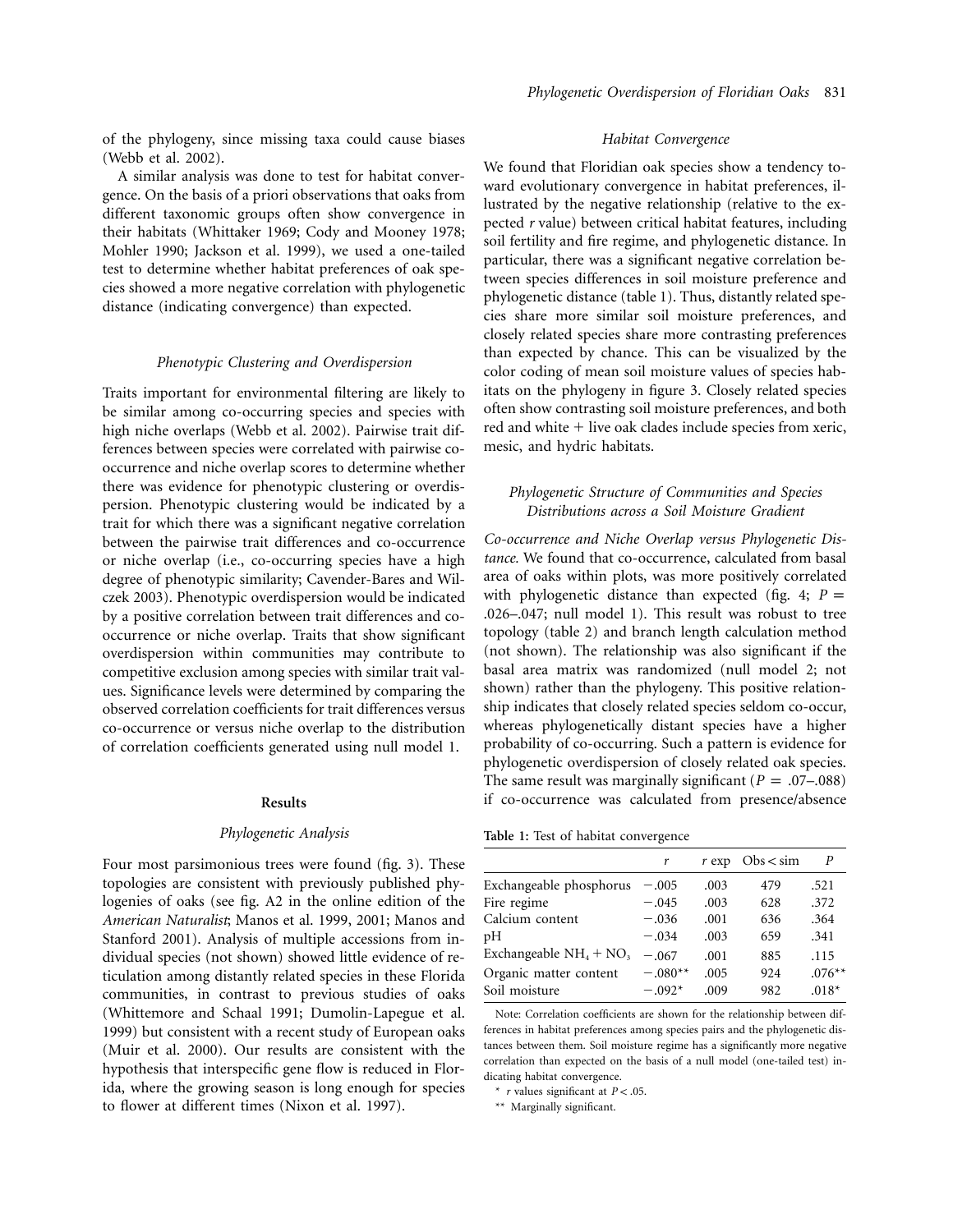

**Figure 4:** Species pairs with the least genetic distance between them show the lowest degree of co-occurrence resulting in a significant positive correlation between the co-occurrence index, calculated from basal area of oak trees within plots, and phylogenetic distance when compared with a null model in which species are randomized on the phylogeny. Phylogenetic distance is calculated using the  $HKY + clock$  model of evolution. Results of randomization tests for both co-occurrence and niche overlap based on basal area matrices are shown in table 2 and are based on presence/absence data matrices in table A1 in the online edition of the *American Naturalist*.

rather than from basal area. The higher significance levels of these tests using basal area rather than presence/absence are likely to result from the higher resolution achieved by using basal area. We ran the same test correlating pairwise niche overlap values with phylogenetic distance, and the results showed the same pattern of phylogenetic overdispersion. Niche overlap was more positively correlated with phylogenetic distance than expected ( $P = .01-.036$ ; table 2).

*Co-occurrence and Niche Overlap at Different Phylogenetic Scales.* Table 3 shows the patterns of co-occurrence and niche overlap between clades at different levels of phylogenetic resolution and between species pairs within clades at different levels of resolution. We found that species cooccurred less often than expected within the white oak and the white  $+$  live oak clades (bottom of table 3). Within the red oak clade, there was a similar trend, but there is some degree of overlap among red oaks species. Cooccurrence is significantly less than expected within the red oaks when mean species co-occurrence is calculated

for the clade one node shallower (which excludes *Quercus incana*; bottom of table 3, node 4). Within the live oaks, co-occurrence was not less than expected. The highest degree of overdispersion occurs at the intermediate phylogenetic scale, that is, at the second or third node (table 3). In contrast, at the deepest node, we find that the red oak group and the white  $+$  live oak groups show a higher degree of co-occurrence than expected by chance (table 3). The pattern is highly significant whether calculated from basal area  $(P = .004)$  or presence/absence  $(P = .004)$ .008; not shown). This result indicates that at small spatial scales in any given patch (0.10-ha plot), there is a high likelihood that members of both the red and white live oak group will be present.

The same analyses were carried out to investigate at what level of phylogenetic resolution species exhibited greater or less niche overlap than expected. In general, these results are similar to those described for co-occurrence. Species within the red oak clade and within the white  $+$  live oak clade showed significantly less niche overlap than expected by chance, indicating that radiation into all soil moisture niches has occurred in both clades. These results can be visualized for distributions of white  $+$  live oak species (fig. 5*A*) and red oak species (fig. 5*B*), respectively, across the soil moisture gradient. Within the white oak clade by itself, species showed significantly less overlap than expected (table 3). In contrast, among the live oaks, species did not show less overlap than expected. When the analysis was done at different phylogenetic levels by cumulating the abundances of taxa within clades, overlap at the deepest phylogenetic node showed that the red oak group overlaps with the white  $+$  live oak group significantly more than expected by chance  $(P = .022)$ .

Combined, these results indicate that niche partitioning is occurring among taxa at the most highly resolved scale, that is, at the species level, so that closely related species occur in contrasting habitats. However, the highest degree of niche partitioning between lineages is actually occurring at intermediate phylogenetic scales at a depth of two and three nodes. At the deepest phylogenetic split, there is more overlap than expected between the two major clades because niche radiation into all possible soil moisture environments has occurred within both of them (table 3). Distributions of taxa across the soil moisture gradient within the white  $+$  live oak lineage (fig. 5A) resemble the distributions of taxa within the red oak lineage (fig. 5*B*). When the relative basal area of members of each of the two major clades are cumulated within each soil moisture level and normalized by the number of plots within each soil moisture level, the distributions of the red oaks and the white  $+$  live oaks show very similar and highly overlapping patterns (fig. 5*C*).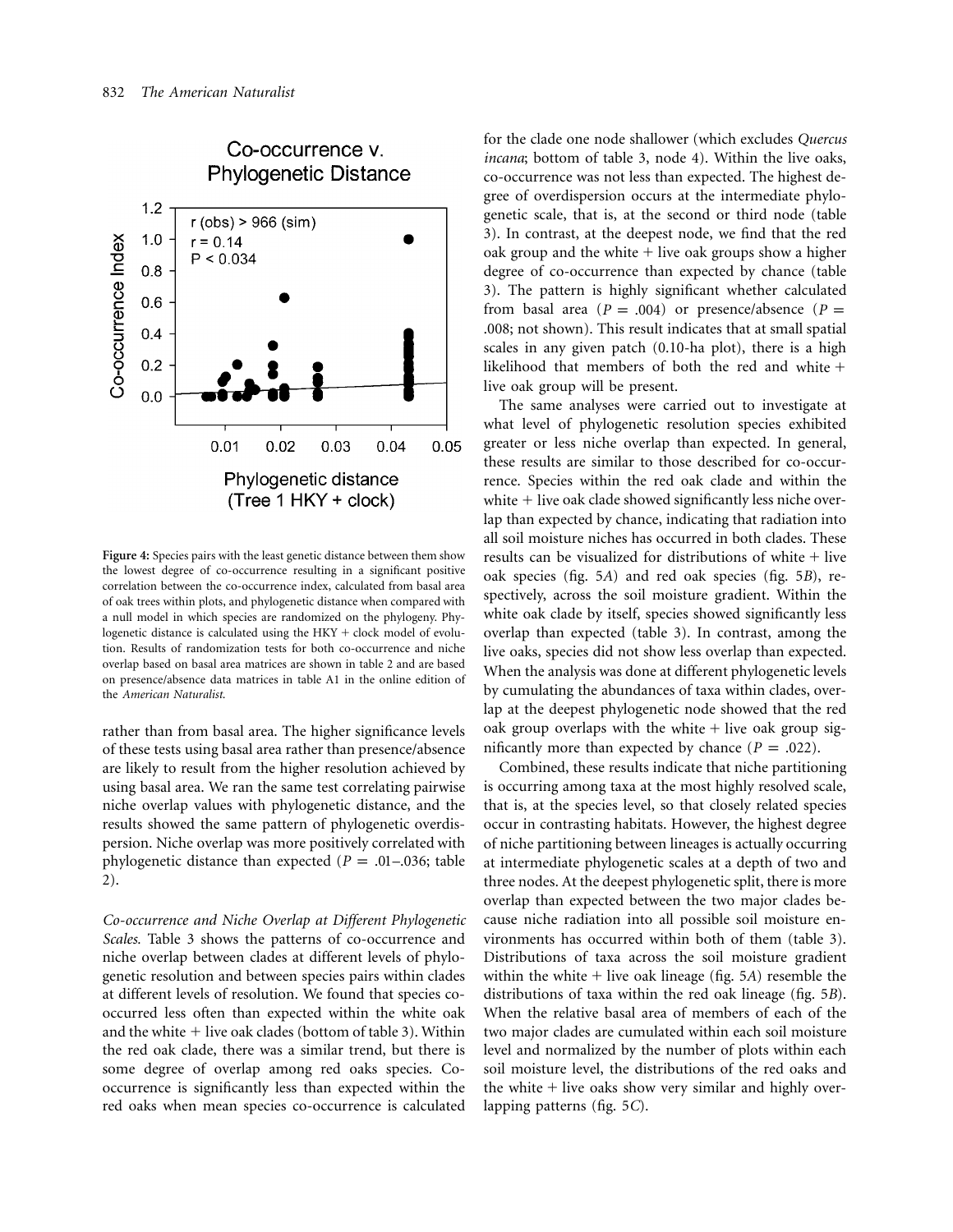$-.002$  964  $.036*$ 

 $-.004$  974 .026<sup>\*</sup>

| Co-occurrence |         |         |           |         | Niche overlap |                 |           |         |
|---------------|---------|---------|-----------|---------|---------------|-----------------|-----------|---------|
| Tree          |         | $r$ exp | Obs < sim |         | r             | $r$ exp         | Obs < sim |         |
|               | $.140*$ | $-.001$ | 965       | $.035*$ |               | $.118^* - .002$ | 973       | $.027*$ |
|               | $.140*$ | .007    | 960       | $.040*$ |               | $.111* - .001$  | 990       | $.010*$ |

 $.007$  974  $.026^*$   $.116^*$  -

3 .136\* .000 953 .047\* .118\* -

**Table 2:** Test of phylogenetic overdispersion

Note: Correlation coefficients are given for the degree of co-occurrence or niche overlap (calculated from basal area of oak species within plots) versus phylogenetic distances between species. Correlations were calculated for four tree topologies using  $HKY + clock$  branch lengths. Observed values were compared with a null model with 1,000 randomizations. The correlations were more positive than expected (one-tailed test) indicating phylogenetic overdispersion.

\*  $r$  values significant at  $P < .05$ .

4  $.138^*$  - 007

#### *Convergence and Conservatism in Functional Traits*

Randomization tests for the relationship between trait divergence and phylogenetic distance revealed the degree to which functional traits were conserved or convergent (table A1 in the online edition of the *American Naturalist*; fig. 6). Acorn maturation time, vulnerability to freezing, wood density, and average vessel diameters were significantly conserved. Leaf life span and specific leaf area also showed a tendency toward conservatism. While many traits showed a lack of conservatism, no traits were more convergent than expected on the basis of a random distribution of traits across the phylogeny. Some degree of evolutionary convergence is indicated by a correlation coefficient that is negative relative to the expected *r* value, including traits related to fire regime and growth—such as rhizome resprouting potential, asymptotic height, and shoot transpiration—as well as seedling absolute growth rate and seedling canopy transpiration (table A1; fig. 6).

# *Ecological Filtering*

Independent contrasts provide strong evidence for correlated evolution of functional traits and habitat preferences (all correlations discussed here are based on independent contrasts using the ITS phylogeny; table A2 in the online edition of the *American Naturalist*). For example, whole shoot transpiration of mature trees normalized by sapwood area, measured across the range of their distributions in the field, and seedling canopy transpiration rates, measured under common conditions in a glasshouse, were positively correlated with soil moisture preferences. Maximum hydraulic conductance of mature trees, percent loss of conductivity, vessel diameters, and seedling growth rate were also correlated with soil moisture preferences (table A2). Radial growth rates of mature trees and seedling growth rates in the common garden were positively correlated with species soil fertility preferences (e.g., for exchangeable nitrate  $+$  ammonium), as were asymptotic height and other traits correlated with soil moisture, such as percent loss of conductivity, whole shoot transpiration of mature trees, and seedling canopy transpiration rates (table A2).

With respect to fire regime, the outer bark thickness of saplings was negatively correlated with the fire return interval index, indicating that species experiencing more frequent fires have thicker bark (table A2). Note that this analysis excludes scrub species, which have thin bark and experience severe and relatively frequent fires in which bark offers little protection. Instead, these species are short in stature and have a high rhizome resprouting potential. A clear trade-off exists between rhizome resprouting potential and asymptotic height ( $r = -0.84$ ,  $P = .0004$ ). Several traits were negatively correlated with fire severity ranking, including asymptotic height, radial growth rate, and seedling growth rates. Rhizome resprouting potential was positively correlated with the fire severity index (table A2). While a number of traits were strongly correlated with habitat preferences, other traits, such as leaf life span and acorn maturation time, showed no correlation with soil moisture, soil fertility, or fire regime (table A2).

# *Phenotypic Clustering and Overdispersion*

Several traits, including bark thickness, radial growth rate, seedling absolute growth rate, and rhizome resprouting potential, showed higher phenotypic clustering than expected, indicating that co-occurring species or species sharing the same niches across a soil moisture gradient were phenotypically similar. This was determined by a more negative correlation coefficient for trait divergences versus co-occurrence or niche overlap than expected (table A3 in the online edition of the *American Naturalist*; fig. 6). Several other traits showed trends toward phenotypic clustering, including whole shoot transpiration, seedling whole canopy transpiration, seedling absolute growth rate, and maximum hydraulic conductance. These traits are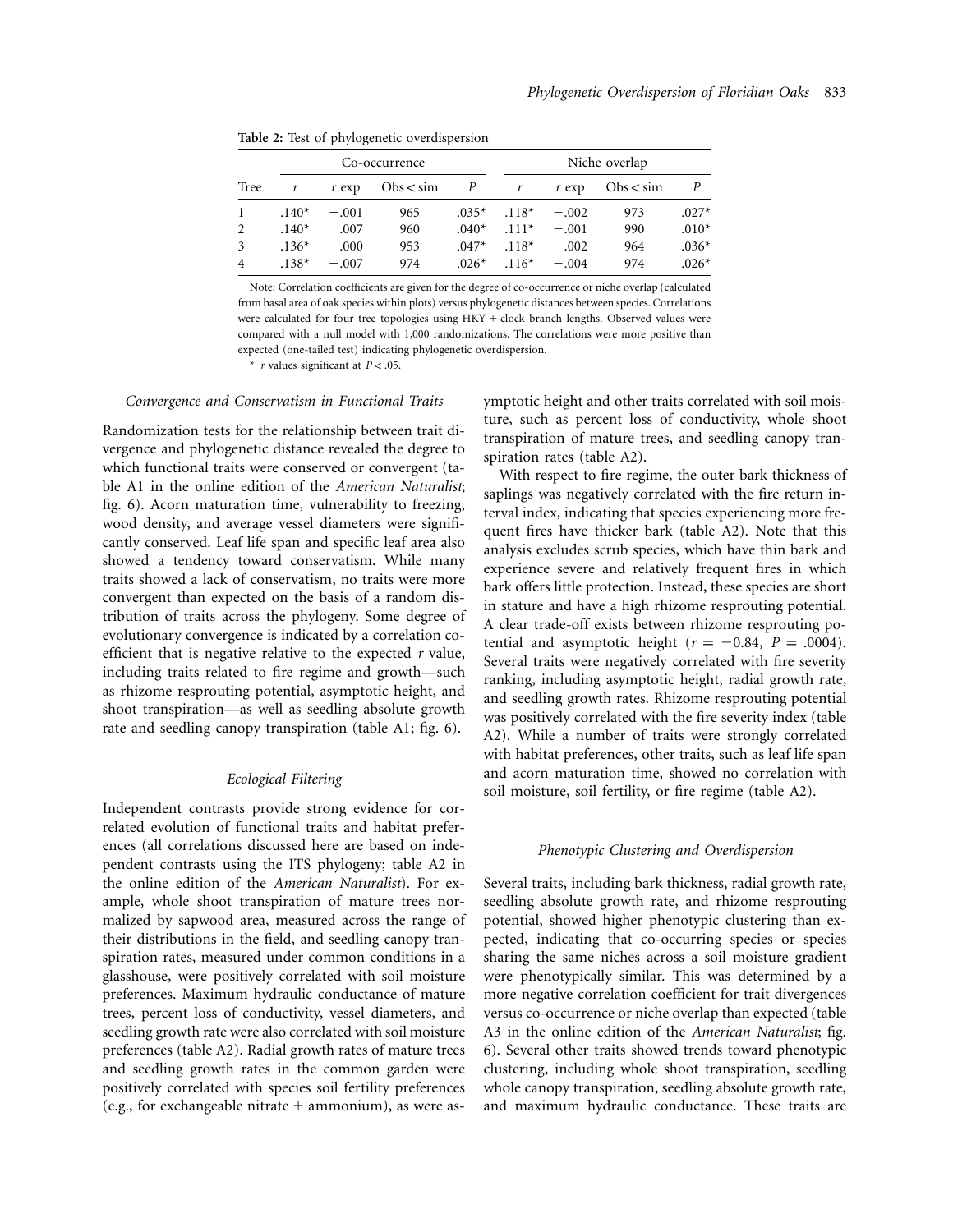| Phylogenetic depth     |                                                     | Co-occurrence |                  |                          | Niche overlap |                  |                          |                  |
|------------------------|-----------------------------------------------------|---------------|------------------|--------------------------|---------------|------------------|--------------------------|------------------|
| and major clade        | Taxa                                                | Obs < sim     | $\boldsymbol{P}$ | $+/-$                    | Obs < sim     | $\boldsymbol{P}$ | $+/-$                    | $\boldsymbol{N}$ |
| Between clades:        |                                                     |               |                  |                          |               |                  |                          |                  |
| 6 nodes:               |                                                     |               |                  |                          |               |                  |                          |                  |
| R/WL                   | Red oaks vs. white $+$ live oaks                    | 2             | $.004*$          | $^{+}$                   | 11            | $.022*$          | $^{+}$                   |                  |
| 5 nodes:               |                                                     |               |                  |                          |               |                  |                          |                  |
| R                      | $FA + LV + HE + NI + LA$<br>$+ MY + PM + SH vs. IN$ | 24            | $.048*$          | $^{+}$                   | 562           | .876             |                          |                  |
| W/L                    | White s.s. vs. live                                 | 912           | .176             |                          | 823           | .354             |                          |                  |
| 4 nodes:               |                                                     |               |                  |                          |               |                  |                          |                  |
| R                      | $FA + LV + HE + NI + LA$ vs.<br>$MY + PM + SH$      | 649           | .702             |                          | 755           | .49              |                          |                  |
| W                      | $ST + MA + AU + CH$ vs. MX                          | 603           | .794             |                          | 192           | .384             |                          |                  |
| 3 nodes:               |                                                     |               |                  |                          |               |                  |                          |                  |
| R                      | $FA + LV$ vs. $HE + NI + LA$                        | 1,000         | $< 0.01*$        | —                        | 1,000         | $< 0.01*$        |                          |                  |
| W                      | $MA + AU + CH vs. ST$                               | 993           | $.014*$          | $\qquad \qquad -$        | 994           | $.012*$          |                          |                  |
| 2 nodes:               |                                                     |               |                  |                          |               |                  |                          |                  |
| R                      | $HE + NI$ vs. LA                                    | 752           | .496             |                          | 494           | .988             |                          |                  |
| $\mathbf R$            | $MY + PM$ vs. SH                                    | 600           | $\cdot$          |                          | 1,000         | $< 001*$         |                          |                  |
| W                      | $AU + CH$ vs. MA                                    | 988           | $.024*$          |                          | 898           | .204             |                          |                  |
| L                      | $GE + MN$ vs. VI                                    | 783           | .434             |                          | 691           | .618             |                          |                  |
| 1 node:                |                                                     |               |                  |                          |               |                  |                          |                  |
| R                      | FA vs. LV                                           | 773           | .454             |                          | 200           | $\cdot$ 4        |                          |                  |
| $\mathbf R$            | HE vs. NI                                           | 952**         | $.096**$         |                          | 979           | $.042*$          |                          |                  |
| R                      | PM vs. MY                                           | 291           | .709             |                          | 852           | .148             |                          |                  |
| W                      | AU vs. CH                                           | 556           | .888             |                          | 648           | .704             |                          |                  |
| L                      | GE vs. MN                                           | 248           | .496             |                          | 781           | .438             |                          |                  |
| L                      | GE vs. VI                                           | 526           | .948             |                          | 934           | .132             |                          |                  |
| L                      | VI vs. MN                                           | 605           | .79              |                          | 461           | .922             |                          |                  |
| Species within clades: |                                                     |               |                  |                          |               |                  |                          |                  |
| 5 nodes:               |                                                     |               |                  |                          |               |                  |                          |                  |
| ${\bf R}$              | Red oaks                                            | 914           | .172             |                          | 1,000         | $< 001*$         |                          | 9                |
| WL                     | White $+$ live oaks                                 | 1,000         | $< 0.01*$        |                          | 1,000         | $< 0.01*$        |                          | 8                |
| 4 nodes:               |                                                     |               |                  |                          |               |                  |                          |                  |
| R                      | FA, LV, HE, NI, LA, MY, PM, SH                      | 1,000         | $< 0.01*$        | —                        | 1,000         | $< 0.01*$        |                          | 8                |
| W                      | White oaks s.s.                                     | 992           | $.016*$          | $\overline{\phantom{0}}$ | 1,000         | $< 0.01*$        | $\qquad \qquad -$        | 5                |
| 3 nodes:               |                                                     |               |                  |                          |               |                  |                          |                  |
| $\mathbf R$            | FA, LV, HE, NI, LA                                  | 1,000         | $< 0.01*$        | —                        | 1,000         | $< 001*$         |                          | 5                |
| W                      | ST, MA, AU, CH                                      | 1,000         | $< 0.01*$        | $\overline{\phantom{0}}$ | 998           | $.004*$          | $\overline{\phantom{0}}$ | $\overline{4}$   |
| 2 nodes:               |                                                     |               |                  |                          |               |                  |                          |                  |
| R                      | HE, NI, LA                                          | 971           | $.058**$         | $\overline{\phantom{0}}$ | 931           | .138             |                          | 3                |
| ${\bf R}$              | MY, PM, SH                                          | 792           | .416             |                          | 1,000         | $< 001*$         |                          | $\mathfrak z$    |
| W                      | MA, AU, CH                                          | 993           | $.014*$          |                          | 960           | $.08**$          |                          | $\mathfrak z$    |
| L                      | Live oaks                                           | 670           | .66              |                          | 922           | .156             |                          | $\mathfrak{Z}$   |

**Table 3:** Co-occurrence and niche overlap at different phylogenetic levels

Note: In the top half, clades were compared at phylogenetic nodes of increasing depth (deepest node shown first). Number of simulations out of 1,000 in which observed values were less than or equal to expected is shown. Tests showing a higher degree of co-occurrence or niche partitioning than expected (two-tailed) are indicated by a plus sign, and those showing less co-occurrence or niche overlap than expected are indicated by a minus sign. For higher taxa, relative basal area of each member species was summed to determine the distribution for the whole clade. In the bottom half, results of tests for means of pairwise co-occurrence and niche overlap values for all possible species pairs within decreasingly inclusive clades are shown. A minus sign indicates that species showed lower co-occurrence or niche overlap with each other than expected. *N* is the number of species within the clade. Major clade designations are shown to the left of the taxa included in each test: R = red oaks, W = white oaks, L = live oaks. Taxon codes: red oaks: FA, Quercus falcata; LV, Q. *laevis*; HE, Q. hemispherica; NI, *Q. nigra*; LA, *Q. laurifolia*; MY, *Q. myrtifolia*; PM, *Q. pumila*; SH, *Q. shumardii*; IN, *Q. incana*; white oaks: AU, *Q. austrina*; CH, *Q. chapmanii*; MA, *Q. margaretta*; MX, *Q. michauxii*; ST, *Q. stellata*; live oaks: MN, *Q. minima*; VI, *Q. virginiana*, GE, *Q. geminata*.

 $*$   $P < .05$ .

\*\* Marginally significant.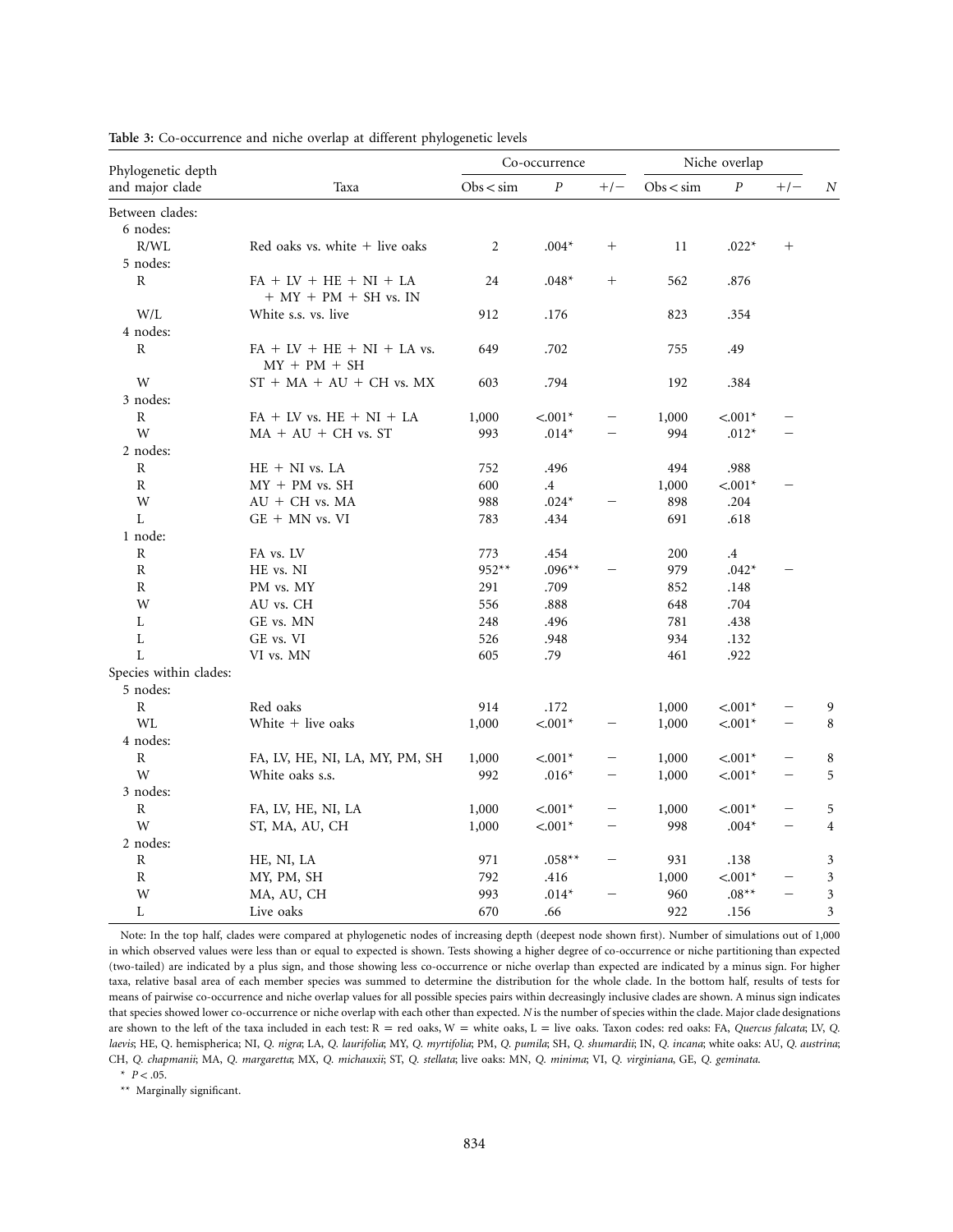

**Figure 5:** Proportion of total basal area across seven levels of soil moisture for the eight species in the white and live oak clades (*circles*, white oaks; *squares*, live oaks; *A*) and for the nine species in the red oak clade (*B*). Evergreen species are identified with filled symbols, and deciduous species are identified with open symbols. The collective distributions of the red oak clade and the white oak clade are shown in *C*. In *C*, the relative basal area of each species within a clade was summed within plots and within soil moisture levels and normalized by the number of plots within resource levels.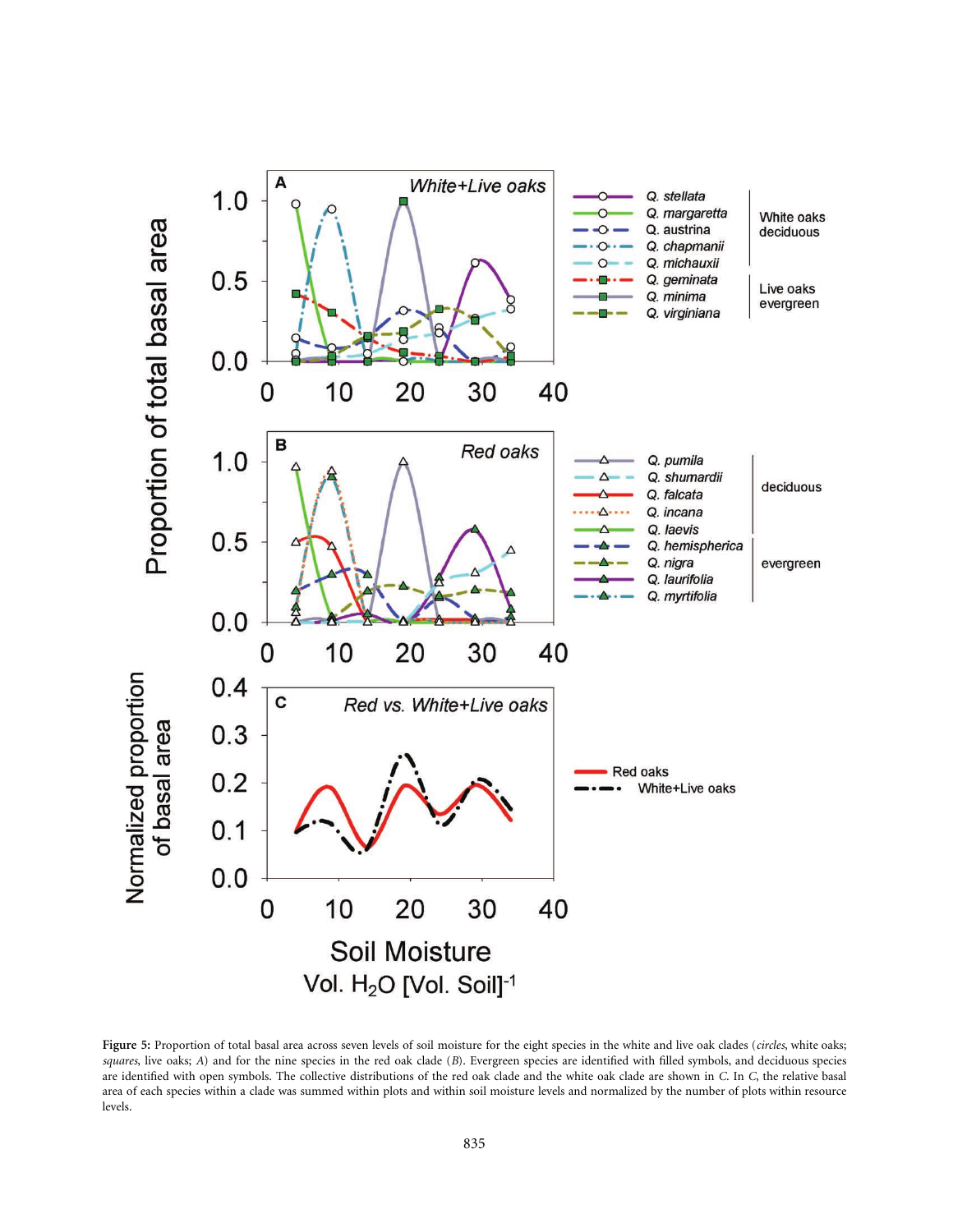

Trait similarity within communities

**Figure 6:** Conservatism of trait evolution in relation to the similarity of traits within communities. The *X*-axis indicates the number of simulations from the null model that are less than the observed value for the correlation of species pairwise trait differences with degree of co-occurrence. The *Y*-axis indicates the number of simulations from the null model that are greater than the observed value for the correlation of species pairwise trait differences with their phylogenetic distances. Axes are ordered with these orientations for comparison with figure 2. More convergent traits tend to be spatially clustered, and conserved traits tend to be overdispersed ( $r = 0.71$ ). Filled symbols represent traits measured on mature trees; open symbols represent traits measured on seedlings in a common garden.

closely linked to fire regime, soil moisture, and fertility, as shown in table A2, and are likely to be important in the environmental sorting of species. Other traits, including acorn maturation time, embolism due to freezing, leaf life span, and first-year vessel diameters, show higher phenotypic dispersion than expected, as indicated by a significant or marginally significant positive correlation of trait differences versus co-occurrence (fig. 6) or niche overlap (table A3). Of these traits, several are either significantly or relatively conserved, including acorn maturation time, vulnerability to freezing, first-year vessel diameter, and leaf life span. Overall, there was a highly significant correlation between the conservatism of traits and their degree of overdispersion within communities  $(r = 0.71, P < .01;$  fig. 6). The same relationship is found when overdispersion is calculated from niche overlap rather than from co-occurrence  $(r = 0.83, P < .01)$ . The potential significance of conserved traits in terms of species coexistence is addressed below.

# **Discussion**

We have demonstrated significant convergence in the habitats of species (table 1) and lower co-occurrence among closely related congeners than expected (table 2). Within both of the major lineages (red oaks and white  $+$  live oaks), species show significant niche partitioning along a soil moisture gradient (fig. 5), such that closely related species show less niche overlap than expected and distantly related species show greater overlap than expected (table 2). These patterns of phylogenetic overdispersion in the assembly of oak-dominated communities result, in part, from convergent evolution in traits important for tolerating the abiotic environment (fig. 6). We also propose that conserved traits, those related to life history, are important in reducing competition among and promoting the coexistence of distantly related species. These mechanisms of coexistence provide an explanation for how oak diversity is maintained within local communities.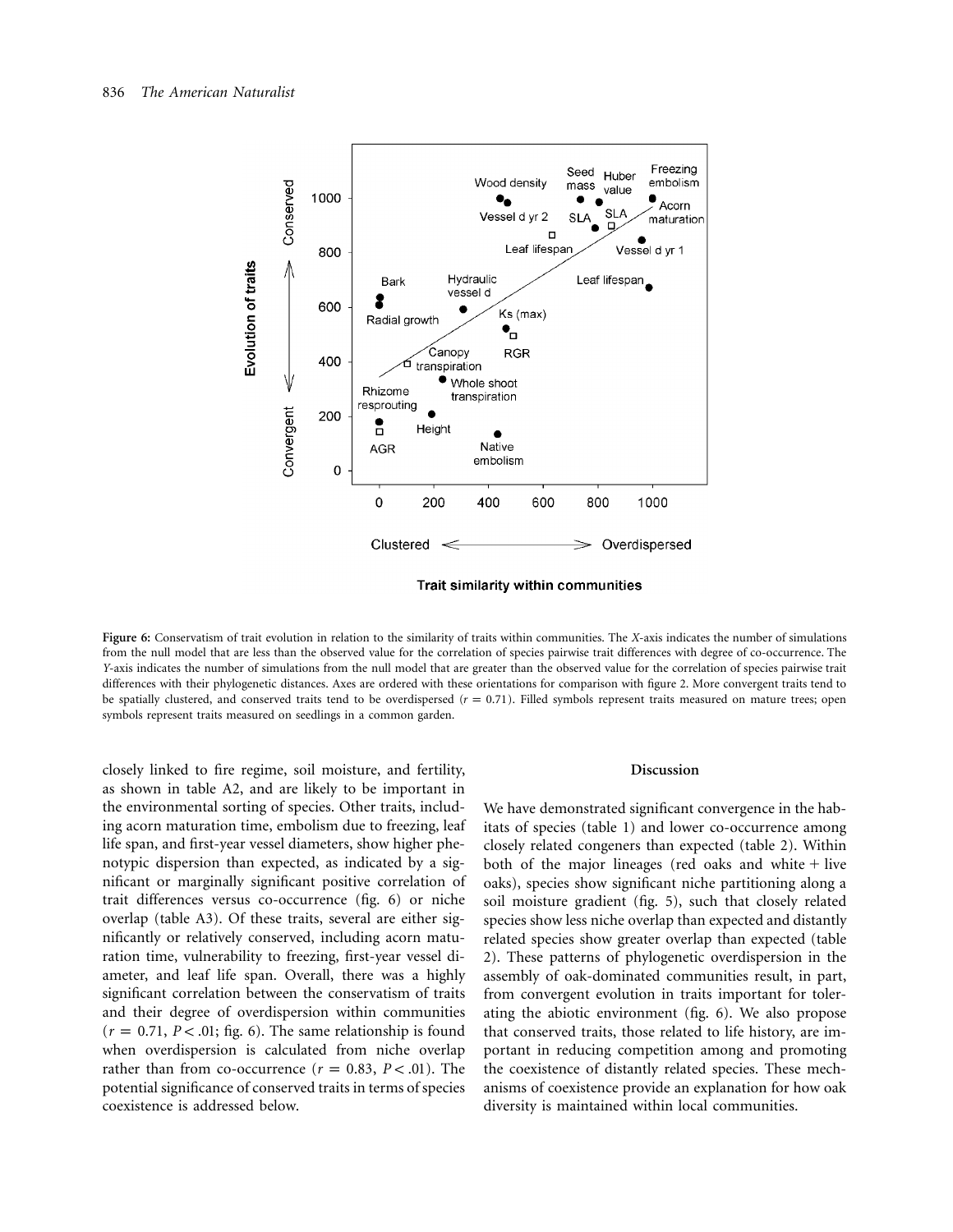# *Environmental Filtering*

Independent contrast correlations show strong evidence for correlated evolution of critical functional traits with habitat factors. For example, whole shoot transpiration, maximum hydraulic conductance, seedling absolute growth rate, and seedling canopy transpiration rates are positively correlated with species soil moisture and soil fertility preferences (table A3). Similarly, bark thickness of juveniles, rhizome sprouting potential, and asymptotic height are species traits that correlate with the prevailing fire regime in the three community types. In hammocks and sandhills, rapid growth and height extension offer an advantage in terms of competitiveness (access to light) or in terms of avoiding crown damage from ground fires. Species that invest in fast growth and tall stature would be expected to invest less in mechanisms that allow them to recover after severe fire. In contrast, species that experience severe fire regimes would be expected to invest less in aboveground biomass and stature and more in mechanisms of rapid recovery after fire. Within habitats, co-occurring species show similarities in traits (phenotypic clustering) that are likely to be critical to their survival in the abiotic environment (table A3; fig. 6), providing evidence for the environmental filtering hypothesis.

# *The Case for Phylogenetic Overdispersion*

In contrast to other systems (e.g., Webb 2000), environmental filtering in oak communities does not lead to clustering of closely related species. Three separate analyses demonstrate a pattern of phylogenetic overdispersion among congeneric oak species in this landscape. First, distantly related oak species show convergence in critical habitat features when tested against null models (table 1). In particular, soil moisture preferences of species are significantly more convergent than expected (fig. 3; table 1). Second, the most closely related species have very low degrees of co-occurrence and niche overlap, resulting in a more positive than expected correlation between either the degree of co-occurrence of species pairs or their niche overlap and the phylogenetic distance between them (fig. 4; table 2). Finally, within both of the major lineages represented in Florida (red oaks and white  $+$  live oaks), niche breadths of individual oak species show less overlap than expected by chance. This latter pattern is most significant within the white oak clade (table 3). The highest degree of niche partitioning between lineages is occurring at intermediate phylogenetic scales at a depth of two and three nodes because some of the most recently diverged species pairs do not partition the soil moisture gradient more than expected if their distributions were random (e.g., *Quercus falcata* and *Q. laevis* or *Q. geminata* and *Q. minima*). At the deepest node between red oaks and the white  $+$  live oaks, the cumulative distributions of species within these two clades show greater co-occurrence and more overlap than expected (fig. 5). This pattern arises because species within each of these two major clades have expanded into all soil moisture regimes. These results clearly show that within the oak genus, closely related species are less likely to occur together or in similar soil moisture environments than expected. Furthermore, in any given community, species are likely to be drawn from both the red and white  $+$  live oak clade. This pattern has been previously observed in other oak communities (Mohler 1990) but never tested using phylogenetic methods.

# *Convergence of Traits Linked to Environmental Filtering*

We explain the phylogenetic overdispersion in the assembly of Floridian oak communities first by the evolutionary lability of ecologically important physiological and morphological traits. Traits that correlate closely with habitat factors, such as soil moisture and fire regime, and hence are important for environmental filtering tend to be relatively convergent. Patterson and Givnish (2002) showed a similar pattern of convergence in multiple traits among core Liliales species in different lineages that share the same set of ecological conditions. In this study, seedling absolute growth rate, seedling canopy transpiration, mature tree asymptotic height, rhizome resprouting potential, and whole shoot transpiration show evidence of evolutionary convergence (table A1; fig. 6), and all of these traits are significantly correlated with critical habitat features using phylogenetically independent contrasts (table A2). Oak species that are phenotypically similar with respect to convergent traits also show higher co-occurrence (or niche overlap) than expected, as indicated by a negative correlation between trait divergence and co-occurrence (or niche overlap; table A3). One caveat that must be addressed is that traits measured on individuals in the field may tend to appear clustered among species that have a high degree of co-occurrence because of plastic responses to a common environment rather than because of heritable components of traits. However, traits measured on seedlings in a common environment, where plasticity is not a confounding factor, show the same correlation between trait evolution and trait similarity (fig. 6, *open symbols*). These observations suggest the generality that the longterm success of the oaks, which often co-occur with other oak species, has depended on having sufficient evolutionary potential to be able to move fluidly, in evolutionary time, along the gradient of ecophysiologically relevant environmental variation.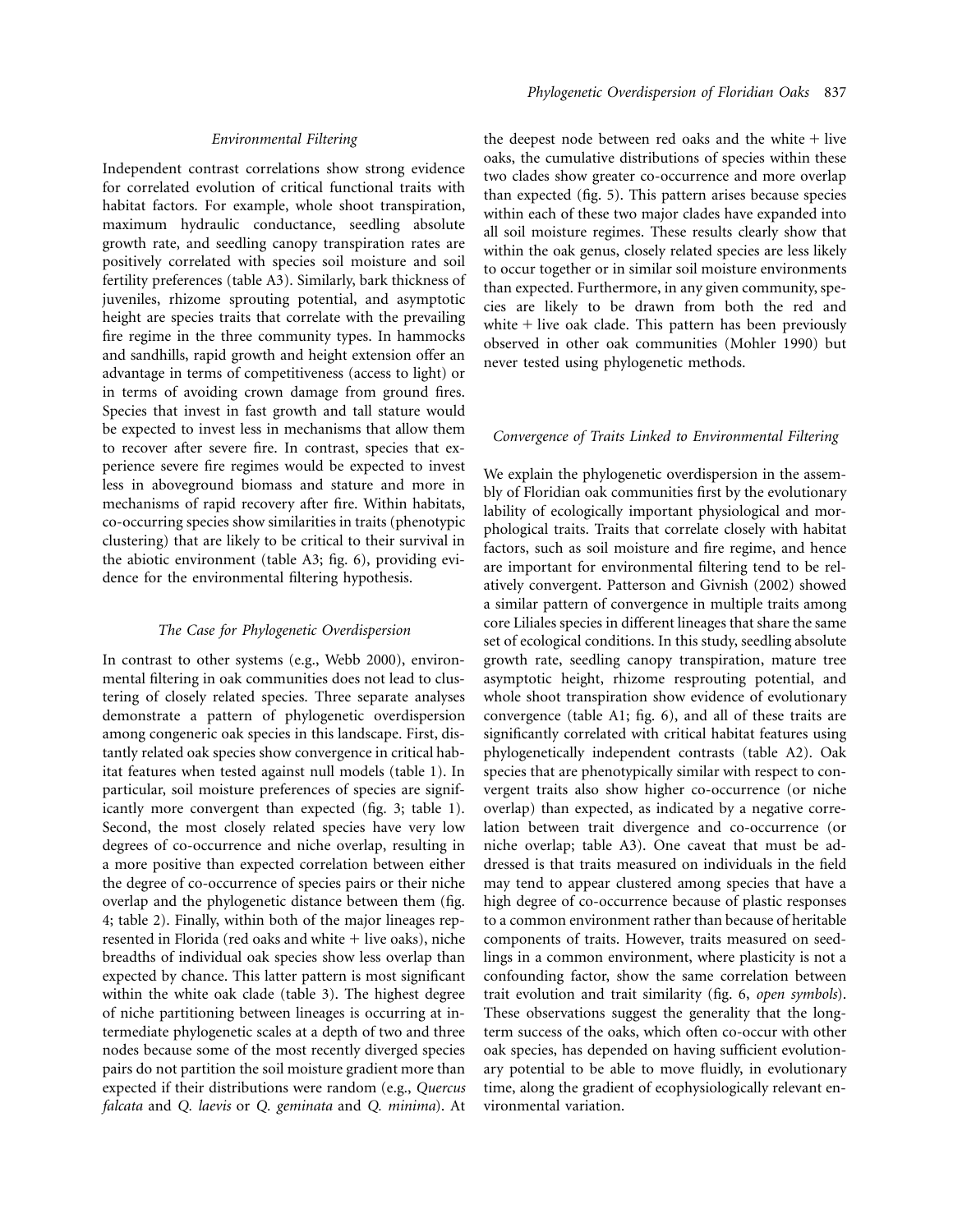# *Conserved Traits and Species Coexistence*

At the same time that convergent traits tend to show phenotypic clustering within communities and are adaptively linked to species abiotic environments (table A2), conserved traits show phenotypic overdispersion and are not correlated with measured abiotic factors. This gives rise to a strong correlation between trait evolution and trait similarity within communities (fig. 6) that explains the pattern of phylogenetic overdispersion, as predicted in figure 2. This result supports the hypothesis that both environmental filtering and species interactions have been important forces in structuring these communities.

The conserved, overdispersed traits are candidates for mechanisms likely to promote coexistence between distantly related species. For example, acorn maturation time may prevent closely related species from co-occurring and may reduce competition between species of different sections of the genus through mechanisms of complementarity, including asynchrony in masting and seedling regeneration. Acorn maturation time is highly conserved at the lineage level, 1 yr in white and live oaks and 2 yr in red oaks (with rare exceptions, e.g., *Q. pumila*; Nixon et al. 1997), and it does not seem important in environmental filtering as suggested by a lack of correlation with habitat variables (table A2). If a hard frost killed all the oak flowers in a given year, no white oaks would germinate that year, but red oaks could from the previous year's flowers. In contrast, the following year, recruitment of white oaks but not red oaks would be likely. This sets up the possibility that climatic variability could lead to staggering in the timing of regeneration among the two clades. Mohler (1990) used yearly acorn productivity data in diverse stands to show that there is higher asynchrony in masting among species pairs from different sections of the genus than expected. In communities where suitable patches for seedling regeneration are limiting, this phenomenon could reduce competition and increase the likelihood of cooccurrence between red and white oaks via temporal segregation in regeneration (Chesson and Warner 1981; Chesson 1985). Similarly, conservatism in seed predator-host relationships could lead to differences in dispersal patterns linked to phylogeny that could promote coexistence of distantly related species through lottery mechanisms (Chesson and Warner 1981). Conservation of secondary chemistry and lipid content of acorns among red and white oaks (Fowells 1965; Ofcarcik and Burns 1971; Short and Epps 1976; Smallwood et al. 2001) are likely mechanisms for lineage-level specificity among seed predators (Smallwood et al. 2001).

Host specificity of pathogens or herbivores within lineages could result in density-dependent interactions that would limit the co-occurrence of closely related species and promote the co-occurrence of distantly related species. There is evidence that red oaks are more susceptible to oak wilt (*Ceratocystis fagacearum)* than white oaks (Farr et al. 1989; Bruhn et al. 1991), which could potentially be linked to conserved differences in wood anatomy (e.g., vessel diameters and wood density; fig. 6). If pathogens tend to show conservatism in host specificity, two cooccurring red oak species are more likely to be influenced by the same density-dependent processes than are a pair of co-occurring red and white oak species. Empirical observation, combined with modeling approaches and experimental manipulations, could be used to test such hypotheses.

Leaf life span, a relatively conserved trait, shows significant phenotypic overdispersion such that co-occurring oaks are likely to have more contrasting phenologies than expected (table A3). This pattern is visually apparent in figure 5: species within the same clade that have overlapping distributions tend to have contrasting leaf habits (*filled symbols*, evergreen; *open symbols*, deciduous). Species with shorter-lived leaves are likely to have low nutrient use efficiency and to acquire resources in large quantities in the spring during their initial flushing period. Species with longer leaf longevities generally have lower peak resource uptake rates but acquire resources over a much larger proportion of the year, resulting in higher nutrient use efficiency (Kikuzawa 1991; Reich et al. 1992). Such contrasting mechanisms of nutrient use and timing of resource use may reduce competition between and increase compatibility of species with differing leaf longevities (Sakai 1992). Leaf longevity and phenology are highly conserved within the white oaks in this region (deciduous) and within the live oaks (evergreen) and may increase the likelihood of coexistence among white and live oaks. Within the red oak clade, however, they have somewhat lower fidelity to phylogenetic relationships. This may provide complementarity among some red oak species (see fig. 5) and could contribute to the less significant overdispersion in the red oak group relative to the white  $+$ live oak group (table 3). For example, *Q. falcata* (deciduous) and *Q. hemispherica* (evergreen) are two red oaks that have similar distributions and occur together fairly frequently (fig. 5). This example underscores the fact that the phylogenetic structure of community assemblages depends on the phenotypes of species. Only to the extent that phenotypic traits both reflect phylogenetic patterns and influence community assembly is phylogenetic structure expressed at the community level.

# *Niche Differentiation and Historical Species Interactions*

The high convergence in habitat preferences we have demonstrated presents the intriguing possibility of parallel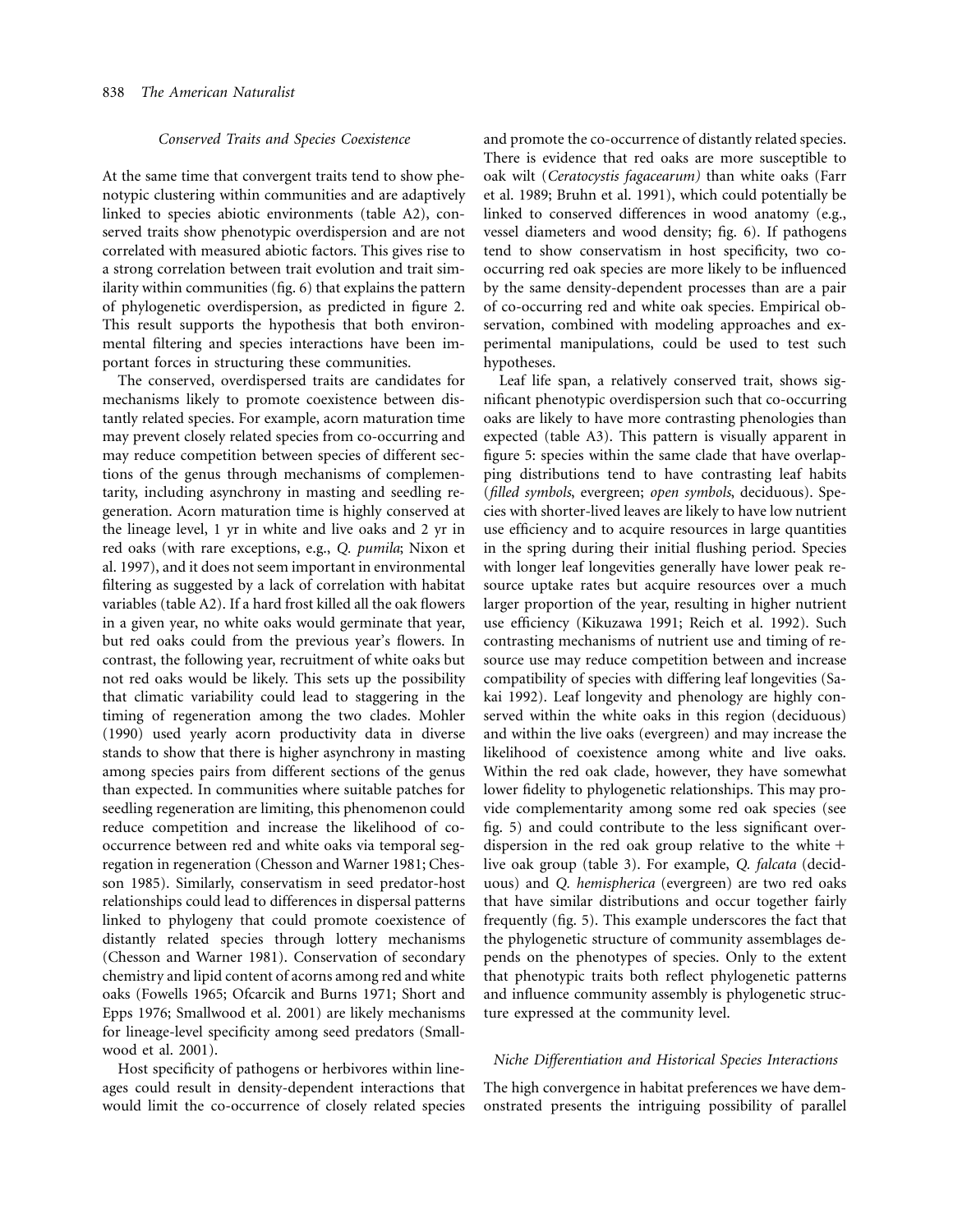adaptive radiation into contrasting niches within both the red and white  $+$  live oak clades. The pattern is even more striking when we consider that soil moisture is only one niche axis. For example, *Q. myrtifolia* and *Q. laevis*, both red oaks, show completely overlapping distributions across the soil moisture gradient (fig. 5) but never occur together because of the fact that *Q. laevis* is tolerant of very frequent low severity fires, whereas *Q. myrtifolia* is adapted to severe, less frequent fires. In closed systems, such as islands where all descendants of a common ancestor occur in sympatry (Losos et al. 1998), the patterns of niche differentiation we show here (figs. 3, 5) would likely reflect character displacement and adaptive radiation driven by competition for scarce resources (Armbruster 1985; Schluter and McPhail 1992; Schluter 1996; Radtkey et al. 1997; Adams and Rohlf 2000; Price et al. 2000). Species with completely overlapping geographic ranges that are believed to be true sister taxa, such as species within the live oaks in this system, are good candidates for inferring evolved niche differentiation due to long-term competitive interactions. *Quercus virginiana* and *Q. geminata*, the two most common live oaks, show significant differences in growth rate in a common garden ( $df = 17$ ,  $P < .0028$ ) and show some evidence of niche divergence across a soil moisture gradient (fig. 5), although the trend is not significant (table 3). The clade including *Q. nigra*, *Q. hemispherica*, and *Q. laurifolia* (fig. 3) is also likely to be comprised of sister taxa (K. Nixon, personal communication), and there is a trend that these species co-occur less than expected  $(P = .058;$  table 3). In particular, *Q. hemispherica* and *Q. nigra* show significant differences in growth rate in a common garden ( $df = 15$ ,  $P < .02$ ) as well as significant niche partitioning across the soil moisture gradient ( $P = .042$ ; table 3). Finally, *Q. stellata* (post oak) and *Q. margaretta* (sand post oak) are commonly considered to be each other's closest relative, and their current distributions show no overlap across a soil moisture gradient (fig. 5;  $P < .001$ ). These examples, taken together, suggest that past competitive interactions among close relatives are likely to have caused some of the observed niche differentiation.

For the majority of species that co-occur in this region, however, inferences about the role of past competitive interactions in causing niche differentiation among currently sympatric species cannot be made. In this system, there is a large number of intervening taxa in the phylogeny that are not components of the ecosystem, and most of the species currently interacting in this region also co-occur with other species at other latitudes. Hence, the general pattern of niche differentiation by close relatives, observed in both of the major clades (table 3; fig. 5*A*, 5*B*), is unlikely to have resulted solely or even primarily from evolutionary divergence caused by past competitive interactions among the current assemblage of species. Both niche differentiation and the patterns of co-occurrence of multiple oaks at small spatial scales can be explained by habitat tracking and lineage sorting by species as a result of previously acquired traits (cf. Ackerly 2003): as new species arrived in this region in Florida, certain traits that confer environmental tolerances caused them to assemble along environmental gradients where they could persist, while other traits promoted coexistence among some species combinations but not others.

What then, if anything, can be inferred about the role of species interactions in influencing trait evolution in this system? Losos et al. (2003) argued that phylogenetic overdispersion is likely to occur among sympatric species that have a long history of competitive interactions causing evolutionary divergence to overcome the forces of niche conservatism that prevail when species have evolved in allopatry. Phylogenetic overdispersion among the oaks may thus be difficult to explain without invoking longterm species interactions. Indeed, Whittaker (1969) postulated a role for long-term species interactions in his hypothesis that the uncanny likelihood of red and white oaks to occur together must be the result of coevolved species pairs. Mohler (1990) later rejected this hypothesis by demonstrating a lack of consistency in the species identities of co-occurring red and white oaks across diverse stands.

Floristic treatments of the oaks of Central America (Muller 1942) add evidence to that presented by Mohler (1990) and the current study that the co-occurrence among red and white oaks is ubiquitous throughout the range of the genus in North America, including at the center of diversity (Mexico [Nixon 1993]). Furthermore, recent phylogenetic and biogeographical evidence (Manos et al. 1999; Manos and Stanford 2001) combined with fossil records (Daghlian and Crepet 1983; Tiffney and Manchester 2001) support earlier hypotheses (Axelrod 1983) that the major groups of oaks evolved near their current distributions. Hence, it is highly likely that throughout the radiation of the genus in the Americas, red and white oaks have always co-occurred, even though the species identities of co-occurring red and white oaks within any given community may have shifted. If competitive interactions are considered in terms of the likelihood of interactions among particular phenotypic traits rather than of particular species per se, a long history of competitive interactions among red oak species and white oak species could have provided a selective force contributing to the conservatism of traits distinct to each lineage that promote coexistence between them. For example, if the reversal to annual acorn maturation allowed the original white oak population to coexist with its red oak ancestor by causing asynchrony in masting and temporal segregation in regeneration, continued competition among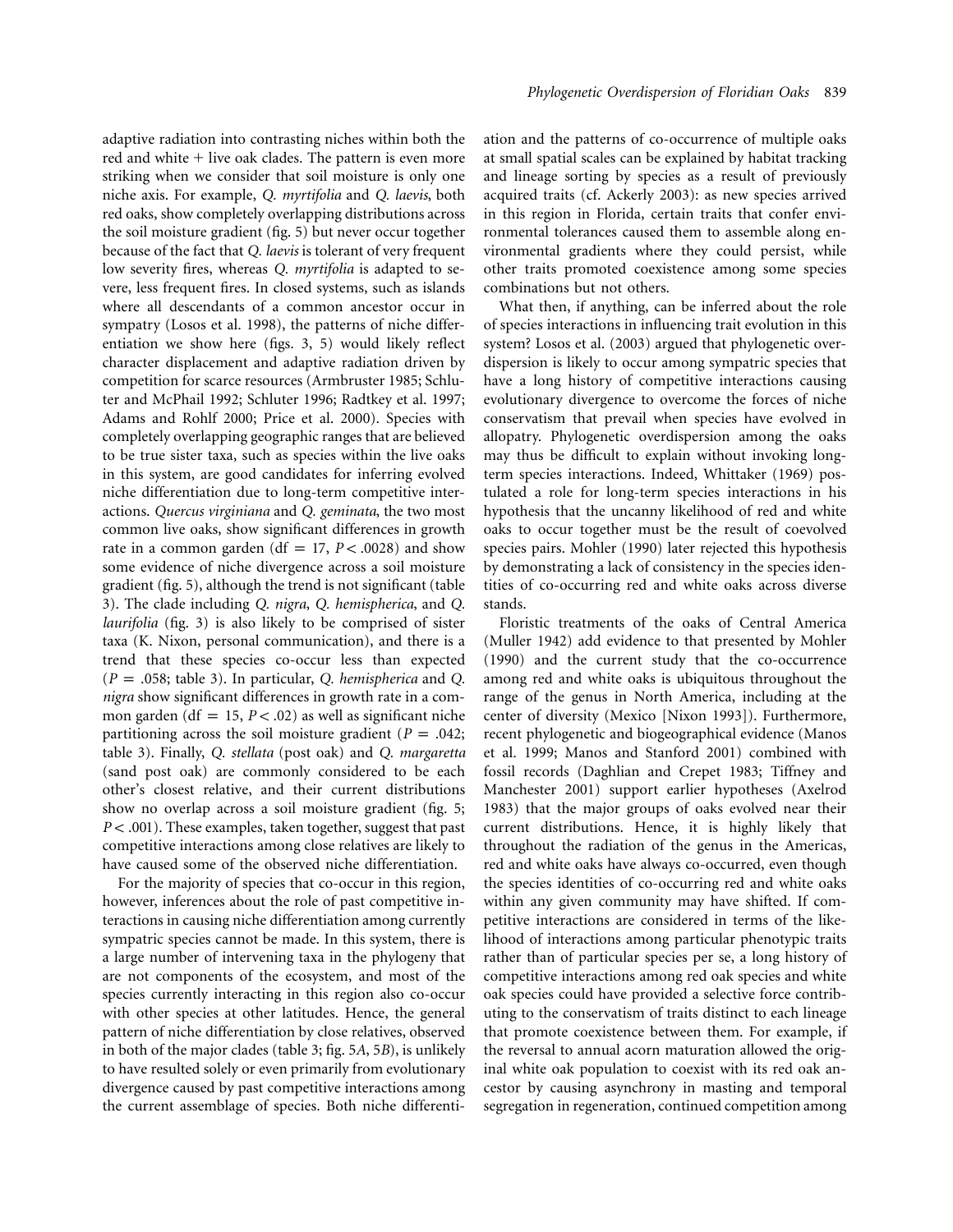subsequent generations, populations, and species of red and white oaks in different communities might have conserved this trait difference if, on balance, it increased the likelihood of survival of species in both lineages. Modeling approaches could be used to test the hypothesis that longterm competition between lineages could lead to evolutionary conservatism of traits that promote coexistence.

#### **Conclusions**

Our study shows that phylogenetic overdispersion is occurring among Floridian oaks and demonstrates that this phenomenon is dependent on the level of resolution of phylogenetic analysis. The dominance of these forests by oaks as a whole presumably reflects shared traits amenable to broadscale environmental conditions. Within the genus, however, co-occurring oak species are more distantly related than expected. This nonrandom phylogenetic pattern of community assembly arises because closely related species have radiated into different habitat niches. It may also be the result of greater ecological complementarity (minimizing competition) and reduced density-dependent mortality of more distantly related oaks. The diversity of oak species in a region ultimately depends on the rate of evolution of different traits. Traits that are most labile at the species level are those that are critical for lineages to switch between available habitats and community types. In contrast, traits that are more conserved and that characterize the major lineages are those that facilitate coexistence. This illustrates that the diversity and ecological dominance of clades such as the oaks may be related to the phylogenetic scale at which these different trait types evolve.

## **Acknowledgments**

We thank R. Bhaskar for assistance with the DNA extraction and polymerase chain reaction and members of the Baum Lab at Harvard University for other assistance with the molecular data collection. We also thank J. Sadle, R. Seman, J. Teisinger, and E. Weis for assistance with the field data collection, assistance with the seedling experiment, and/or assistance in the collection of leaf material and preparation of herbaria specimen, and we thank K. Kitajima for logistical support in Florida. We are grateful to P. Manos for valuable discussions on numerous occasions, for assistance with the DNA extraction procedure, for providing ITS sequences for comparison of data, and for copies of out of print literature, and we thank K. Nixon for confirmation of species identification in Florida. C. Webb, A. Wilczek, an anonymous reviewer, and attendees of the National Center for Ecological Analysis and Synthesis workshop on phylogeny and community assembly are gratefully acknowledged for insights and feedback on the manuscript. Finally, K. Cavender-Bares is gratefully acknowledged for valuable discussions and other assistance. Funding for this study was provided by a National Science Foundation dissertation improvement grant (DEB-9801455), by a Mellon Foundation grant to F.A.B., and by a Smithsonian Institution postdoctoral fellowship.

# **Literature Cited**

- Ackerly, D. D. 1999. Comparative plant ecology and the role of phylogenetic information. Pages 391–413 *in* M. Press, J. Scholes, and M. Barker, eds. Physiological plant ecology. Blackwell Scientific, Oxford.
- ———. 2003. Community assembly, niche conservatism, and adaptive evolution in changing environments. International Journal of Plant Sciences 164(suppl.):S165– S184.
- Ackerly, D. D., and M. J. Donoghue. 1998. Leaf size, sapling allometry, and Corner's rules: phylogeny and correlated evolution in maples (*Acer*). American Naturalist 152:767–791.
- Ackerly, D. D., C. A. Knight, S. B. Weiss, K. Barton, and K. P. Starmer. 2002. Leaf size, specific leaf area and microhabitat distributions of chaparral woody plants: contrasting patterns in species level and community level analyses. Oecologia (Berlin) 130:449–457.
- Adams, D. C., and J. F. Jackson. 1995. Estimating the allometry of tree bark. American Midland Naturalist 134: 99–106.
- Adams, D. C., and F. J. Rohlf. 2000. Ecological character displacement in Plethodon: biomechanical differences found from a geometric morphometric study. Proceedings of the National Academy of Sciences of the USA 97:4106–4111.
- Armbruster, W. S. 1985. Patterns of character divergence and the evolution of reproductive ecotypes of *Dalechampia scandens* (Euphorbiaceae). Evolution 39:733– 752.
- Axelrod, D. I. 1983. Biogeography of oak in the arctotertiary province. Annals of the Missouri Botanical Garden 70:629–657.
- Baum, D. A., K. J. Sytsma, and P. C. Hoch. 1994. A phylogenetic analysis of *Epilobium* (Onagraceae) based on nuclear ribosomal DNA-Sequences. Systematic Botany 19:363–388.
- Blomberg, S. P., and T. Garland. 2002. Tempo and mode in evolution: phylogenetic inertia, adaptation and comparative methods. Journal of Evolutionary Biology 15: 899–910.
- Böhning-Gaese, K., and R. Oberrath. 1999. Phylogenetic effects on morphological, life-history, behavioural and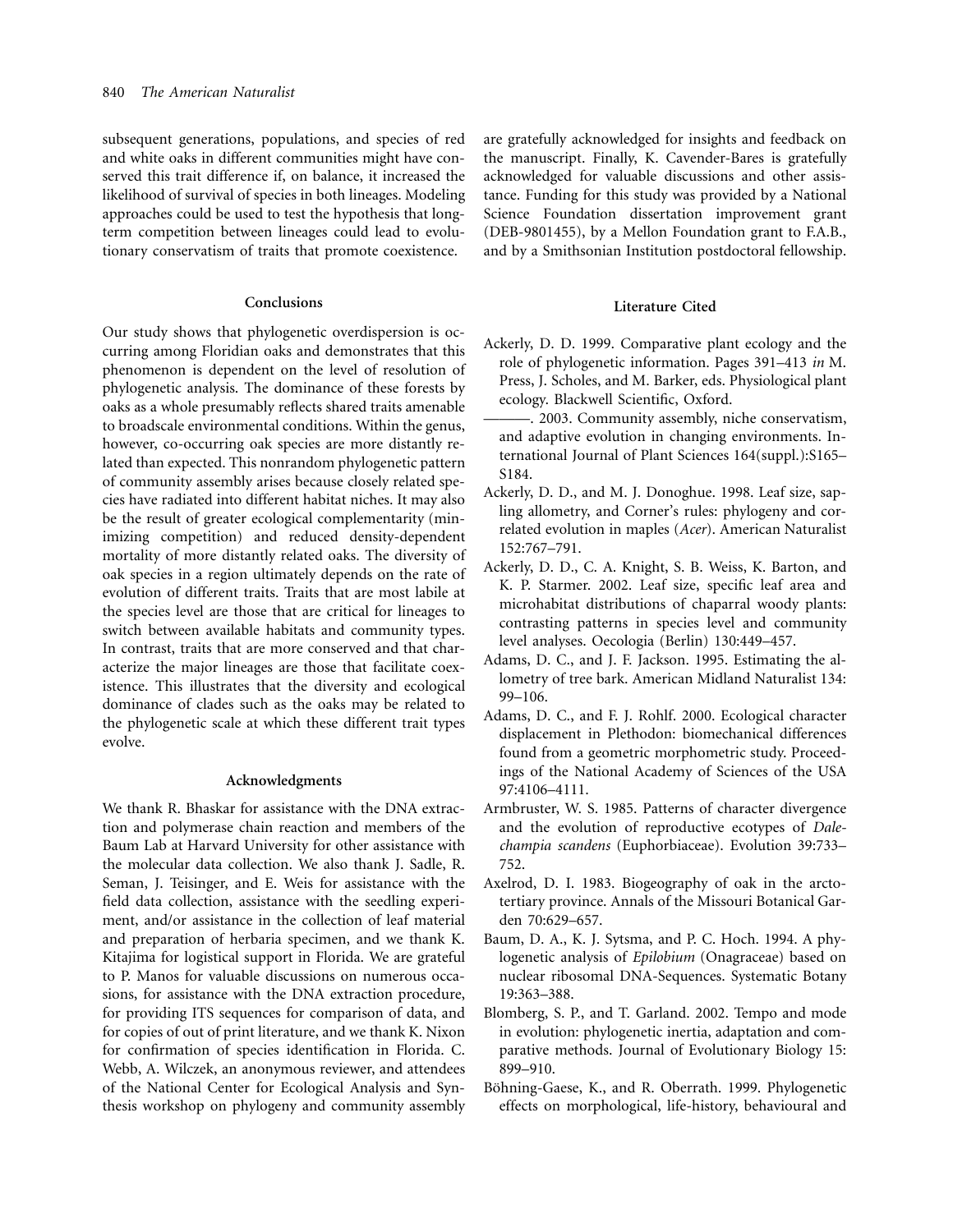ecological traits of birds. Evolutionary Ecology Research 1:347–364.

- Bruhn, J. N., J. B. Pickens, and D. B. Stanfield. 1991. Probit analysis of oak wilt transmission through root grafts in red oak stands. Forest Science 37:28–44.
- Buckler, E. S., A. Ippolito, and T. P. Holtsford. 1997. The evolution of ribosomal DNA: divergent paralogues and phylogenetic implications. Genetics 145:821–832.
- Burns, R. M., and H. H. Honkala. 1990. Silvics of North America: hardwoods. Agriculture Handbook 654. Vol. 2. U.S. Department of Agriculture, Forest Service, Washington, D.C.
- Burt, D. B. 2001. Evolutionary stasis, constraint and other terminology describing evolutionary patterns. Biological Journal of the Linnean Society 72:509–517.
- Catalan, P., E. A. Kellogg, and R. G. Olmstead. 1997. Phylogeny of Poaceae subfamily Pooideae based on chloroplast *ndh*F gene sequencing. Molecular Phylogenetics and Evolution 8:150–166.
- Cavender-Bares, J., and N. M. Holbrook. 2001. Hydraulic properties and freezing-induced xylem cavitation in sympatric evergreen and deciduous oaks with contrasting habitats. Plant Cell and Environment 24:1243–1256.
- Cavender-Bares, J., and A. Wilczek. 2003. Integrating micro- and macroevolutionary processes in community ecology. Ecology 84:592–597.
- Cavender-Bares, J., K. Kitajima, and F. A. Bazzaz. In press. Multiple trait associations in relation to habitat differentiation among 17 oak species in North Central Florida. Ecological Monographs.
- Chesson, P. L. 1985. Coexistence of competitors in spatially and temporally varying environments: a look at the combined effects of different sorts of variability. Theoretical Population Biology 28:263–287.
- ———. 1991. A need for niches? Trends in Ecology & Evolution 6:26–28.
- Chesson, P. L., and R. R. Warner. 1981. Environmental variability promotes coexistence in lottery competitive systems. American Naturalist 117:923–943.
- Cody, M., and H. Mooney. 1978. Convergence versus nonconvergence in Mediterranean-climate ecosystems. Annual Review of Ecology and Systematics 9:265–321.
- Coleman, A., and J. Mai. 1997. Ribosomal DNA ITS-1 and ITS-2 sequence comparisons as a tool for predicting genetic relatedness. Journal of Molecular Evolution 45: 168–177.
- Daghlian, C. P., and W. L. Crepet. 1983. Oak catkins, leaves and fruits from the Oligocene Catahoula formation and their evolutionary significance. American Journal of Botany 70:639–649.
- Dumolin-Lapegue, S., A. Kremer, and R. J. Petit. 1999. Are chloroplast and mitochondrial DNA variation species independent in oaks? Evolution 53:1406–1413.
- Elton, C. 1946. Competition and the structure of ecological communities. Journal of Animal Ecology 15:54–68.
- Ewel, K. C. 1990. Swamps. Page 765 *in* R. L. Myers and J. J. Ewel, eds. Ecosystems of Florida. University of Central Florida Press, Orlando.
- Farr, D. F., G. F. Bills, G. P. Chamuris, and A. Y. Rossman. 1989. Fungi on plants and plant products in the United States. APS, St. Paul, Minn.
- Felsenstein, J. 1985. Phylogenies and the comparative method. American Naturalist 125:1–15.
- Fowells, H. A. 1965. Silvics of forest trees of the United States. Agriculture Handbook 271. U.S. Department of Agriculture, Washington, D.C.
- Garland, T., P. H. Harvey, and A. R. Ives. 1991. Procedures for the analysis of comparative data using phylogenetically independent contrasts. Systematic Biology 41:18– 32.
- ———. 1992. Procedures for the analysis of comparative data using phylogenetically independent contrasts. Systematic Biology 41:18–32.
- Gause, G. F. 1934. The struggle for existence. MacMillan, New York.
- Gotelli, N. J., and G. L. Entsminger. 2001*a*. EcoSim: null models software for ecology. Version 6.0. Acquired Intelligence and Kesey-Bear, Burlington, Vt. http:// homepages.together.net/∼gentsmin/ecosim.htm.
- ———. 2001*b*. Swap and fill algorithms in null model analysis: rethinking the knight's tour. Oecologia (Berlin) 129:281–291.
- Gotelli, N. J., and G. R. Graves. 1996. Null models in ecology. Smithsonian Institution, Washington, D.C.
- Greenberg, C., and R. Simons. 1999. Age, composition, and stand structure of old-growth oak sites in the Florida high pine landscape: implications for ecosystem management and restoration. Natural Areas Journal 19: 30–40.
- Guerin, D. N. 1993. Oak dome clonal structure and fire ecology in a Florida longleaf pine dominated community. Bulletin of the Torrey Botanical Club 120:107–114.
- Huelsenbeck, J. P., and B. Rannala. 1997. Phylogenetic methods come of age: testing hypotheses in an evolutionary context. Science 276:227–232.
- Hunt, R. 1982. Plant growth curves: the functional approach to plant growth analysis. Edward Arnold, London.
- Jackson, J. F., D. C. Adams, and U. B. Jackson. 1999. Allometry of constitutive defense: a model and a comparative test with tree bark and fire regime. American Naturalist 153:614–632.
- Jongman, R. H. G., C. J. F. TerBraak, and O. F. R. Van-Tongeren. 1995. Data analysis in community and landscape ecology. Cambridge University Press, Cambridge.
- Kikuzawa, K. 1991. A cost-benefit analysis of leaf habit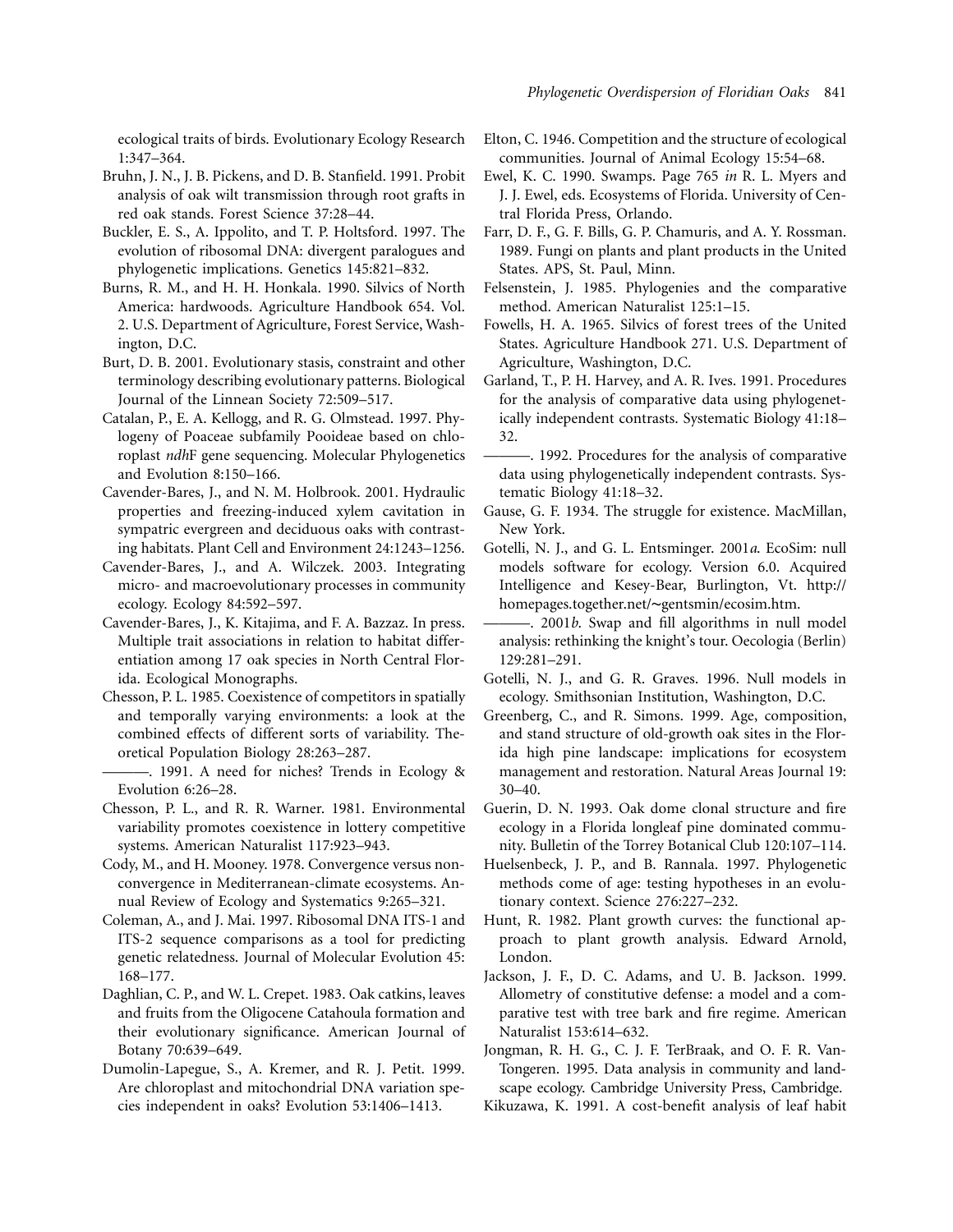and leaf longevity of trees and their geographical patterns. American Naturalist 138:1250–1263.

- Kurz, H. 1942. Florida dunes and scrub, vegetation and geology. Florida Geological Survey Bulletin 23:1–154.
- Kurz, H., and R. K. Godfrey. 1962. Trees of northern Florida. University Press of Florida, Gainesville.
- Legendre, P., F. Lapointe, and P. Casgrain. 1994. Modeling brain evolution from behavior: a permutational regression approach. Evolution 48:1487–1499.
- Leibold, M. 1998. Similarity and local coexistence of species in regional biotas. Evolutionary Ecology 12:95–100.
- Losos, J., T. Jackman, A. Larson, K. DeQueiroz, and L. Rogriguez-Schettino. 1998. Contingency and determinism in replicated adaptive radiations of island lizards. Science 279:2115–2118.
- Losos, J. B., M. Leal, R. E. Glor, K. de Queiroz, P. E. Hertz, L. R. Schettino, A. C. Lara, T. R. Jackman, and A. Larson. 2003. Niche lability in the evolution of a Caribbean lizard community. Nature 424:542–545.
- MacArthur, R., and R. Levins. 1967. The limiting similarity, convergence and divergence of coexisting species. American Naturalist 101:377–385.
- Manos, P. S., and A. M. Stanford. 2001. The historical biogeography of Fagaceae: tracking the tertiary history of temperate and subtropical forests of the northern hemisphere. International Journal of Plant Sciences 162(suppl.):S77–S93.
- Manos, P. S., J. J. Doyle, and K. C. Nixon. 1999. Phylogeny, biogeography, and processes of molecular differentiation in *Quercus* subgenus *Quercus* (Fagaceae). Molecular Phylogenetics and Evolution 12:333–349.
- Manos, P. S., Z.-K. Zhou, and C. H. Cannon. 2001. Systematics of Fagaceae: phylogenetic tests of reproductive trait evolution. International Journal of Plant Sciences 162:1361–1379.
- Menges, E. S., and N. Kohfeldt. 1995. Life history strategies of Florida scrub plants in relation to fire. Bulletin of the Torrey Botanical Club 122:282–297.
- Mohler, C. L. 1990. Co-occurrence of oak subgenera: implications for niche differentiation. Bulletin of the Torrey Botanical Club 117:247–255.
- Monk, C. D. 1968. Successional and environmental relationships of the forest vegetation of North Central Florida. American Midland Naturalist 79:441–457.
- Muir, G., C. Fleming, and C. Schlötterer. 2000. Species status of hybridizing oaks. Nature 405:1016.
- Muller, C. H. 1942. The Central American species of Quercus. U.S. Department of Agriculture, Washington, D.C.
- Myers, R. L. 1990. Scrub and high pine. Page 765 *in* R. L. Myers and J. J. Ewel, eds. Ecosystems of Florida. University of Central Florida Press, Orlando.
- Myers, R. L., and J. J. Ewel. 1990. Ecosystems of Florida. University of Central Florida Press, Orlando.
- Nixon, K. C. 1993. The genus *Quercus* in Mexico. Pages 447–458 *in* T. P. Ramamoorthy, ed. Biological diversity of Mexico: origins and distribution. Oxford University Press, New York.
- Nixon, K. C., and W. L. Crepet. 1989. Trigonobalanus (Fagaceae): taxonomic status and phylogenetic relationships. American Journal of Botany 76:828–841.
- Nixon, K. C., R. J. Jensen, P. S. Manos, and C. H. Muller. 1997. Fagaceae. Pages 436–506 *in* Flora of North America Editorial Committee, eds. Flora of North America north of Mexico. Oxford University Press, New York.
- Ofcarcik, R. P., and E. E. Burns. 1971. Chemical and physical properties of selected acorns. Journal of Food Science 36:576–578.
- Patterson, T. B., and T. J. Givnish. 2002. Phylogeny, concerted convergence, and phylogenetic niche conservatism in the core Liliales: insights from *rbc*L and *ndh*F sequence data. Evolution 56:233–252.
- Pianka, E. R. 1973. The structure of lizard communities. Annual Review of Ecology and Systematics 4:53–74.
- Platt, W. J., and M. W. Schwartz. 1990. Temperate hardwood forests. Pages 194–229 *in* R. Myers and J. Ewel, eds. Ecosystems of Florida. University of Central Florida Press, Orlando.
- Price, T., I. J. Lovette, E. Bermingham, H. L. Gibbs, and A. D. Richman. 2000. The imprint of history on communities of North American and Asian warblers. American Naturalist 156:354–367.
- Radtkey, R. R., S. M. Fallon, and T. J. Case. 1997. Character displacement in some Cnemidophorus lizards revisited: a phylogenetic analysis. Proceedings of the National Academy of Sciences of the USA 94:9740–9745.
- Reich, P. B., M. B. Walters, and D. S. Ellsworth. 1992. Leaf life-span in relation to leaf, plant, and stand characteristics among diverse ecosystems. Ecological Monographs 62:365–392.
- Sakai, S. 1992. Asynchronous leaf expansion and shedding in a seasonal environment: result of a competitive game. Journal of Theoretical Biology 154:77–90.
- Schluter, D. 1996. Ecological causes of adaptive radiation. American Naturalist 148(suppl.):S40–S64.
- Schluter, D., and J. D. McPhail. 1992. Ecological character displacement and speciation in sticklebacks. American Naturalist 140:85–108.
- Schoener, T. W. 1970. Nonsynchronous spatial overlap of lizards in patchy habitats. Ecology 51:408–418.
- Schwilk, D. W. 1999. CACTUS: comparative analysis of continuous traits using statistics. Version 1.0. http:// www.pricklysoft.org/software/cactus.html.
- Schwilk, D. W., and D. D. Ackerly. 2001. Flammability and serotiny as strategies: correlated evolution in pines. Oikos 94:326–336.
- Short, H. L., and E. A. Epps. 1976. Nutrient quality and